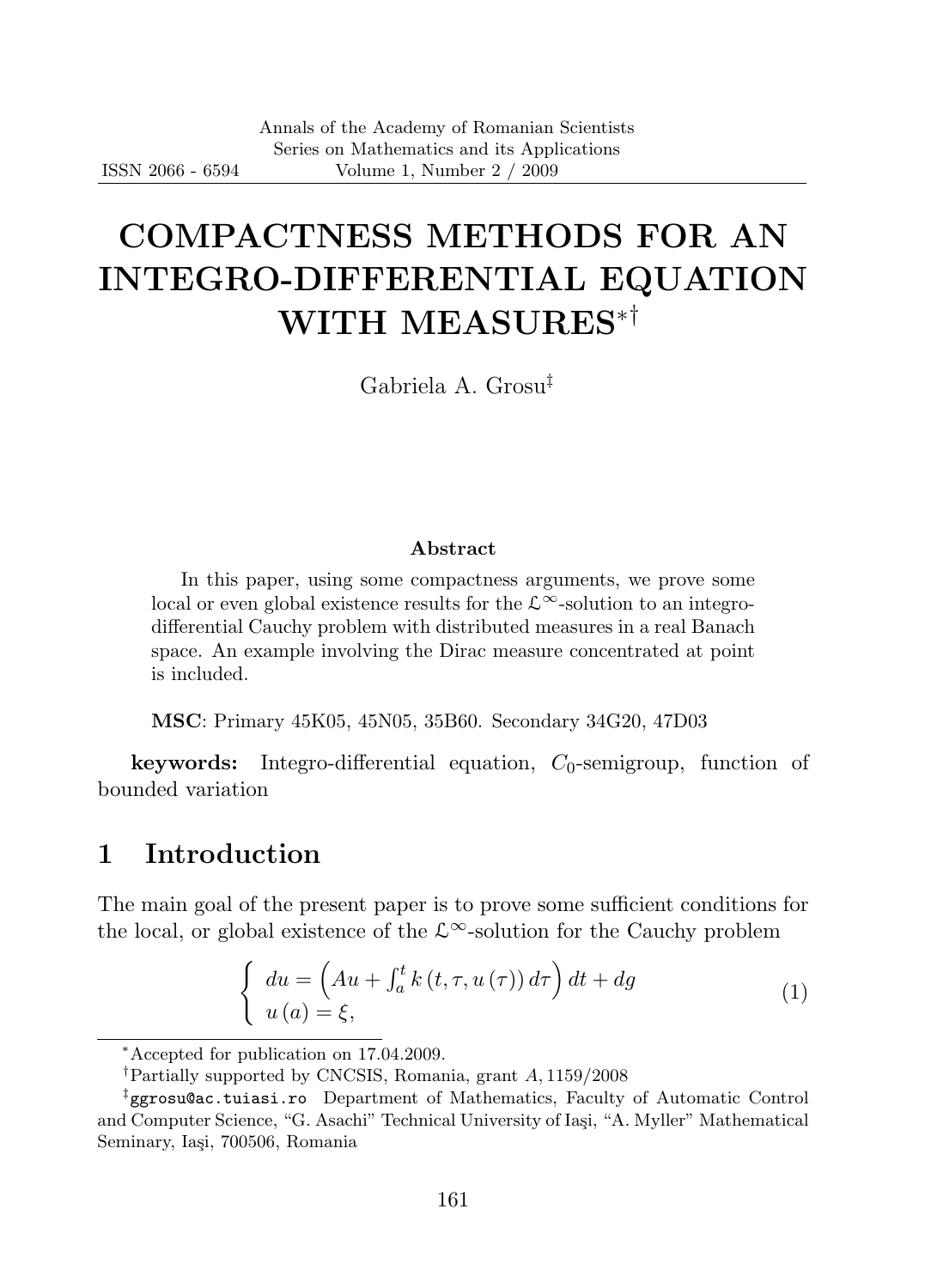where X is a real Banach space,  $A: D(A) \subseteq X \to X$  is the infinitesimal generator of a  $C_0$ -semigroup of contractions  $\{S(t); t \geq 0\}$ , with  $R(\lambda, A) =$  $(\lambda I - A)^{-1}$  compact for each  $\lambda > 0, \xi \in X, g \in BV([a, b]; X)$  and  $k : \Delta_{[a, b]} \times$  $U \to X$  is a continuous function, while  $\Delta_{[a,b]} = \left\{ (s,\tau) \in \mathbb{R}^2; a \leq \tau \leq s \leq b \right\}$ and U is a nonempty and open subset in  $X$ . To this aim, we prove a necessary and sufficient condition for the compactness of the  $\mathcal{L}^{\infty}$ -solution operator  $(\xi, q) \mapsto u$  associated to the nonhomogeneous linear Cauchy problem of the type

$$
\begin{cases}\n du = (Au) dt + dg \\
 u(a) = \xi.\n\end{cases}
$$
\n(2)

Also, we prove some results concerning saturated  $\mathcal{L}^{\infty}$  -solution for (1). An example of integro-differential Cauchy problem involving the Dirac measure concentrated at point is included.

The compactness of the  $\mathcal{L}^{\infty}$ -solution operator from  $X \times BV([a, b]; X)$  to  $L^p(a, b; X)$  was studied by Vrabie [35]. Our result, in Section 2, refers to the case  $R(\lambda, A) = (\lambda I - A)^{-1}$  compact, for each  $\lambda > 0$ . Further, when the  $\mathcal{L}^{\infty}$ solution operator applies  $X \times BV([a, b] : X) \cap C([a, b] : X)$  into  $C([a, b] : X)$ , the problem was studied by Grosu [16], assuming that the  $C_0$ -semigroup of contractions is compact; by Grosu [18] when the  $C_0$ -semigroup of contractions is not necessarily compact (by imposing some conditions on X and g); by Grosu [19] assuming that, for each  $\lambda > 0$ , the operator  $R(\lambda, A) =$  $(\lambda I - A)^{-1}$  is compact.

In the classical case when  $q$  is defined by a density, i.e. there exists  $f \in L^1(a, b; X)$  such that  $dg(s) = f(s) ds$ , similar compactness results for the mild-solution operator are due to Baras, Hassan, Veron [10], Pazy [28] and Vrabie [36]. The corresponding nonlinear case has been considered by Baras [9], Mitidieri, Vrabie [24] and Vrabie [30] , [32]. This kind of compactness properties are useful in establishing existence results for both Cauchy and periodic problems (see Ahmed [1], Amann [6], Grosu [15], [17], [20], Izsák [21], Mitidieri, Vrabie [24], [25], [26], Paicu [27], Vrabie [30], [31], [33], [34]), as well for optimal control problems with state constraints (see Ahmed [2], Amann [7], Barbu, Precupanu [12], Fattorini [14], Vrabie [36] and the references therein).

Krasnosel'skii *et.al* [22] were the first to investigate the solvability of an integro-differential equation (possible with measures, but non-distributed measures) using compactness arguments and various kind of fixed-point theorems. The study of the existence of various kinds of solutions for integro-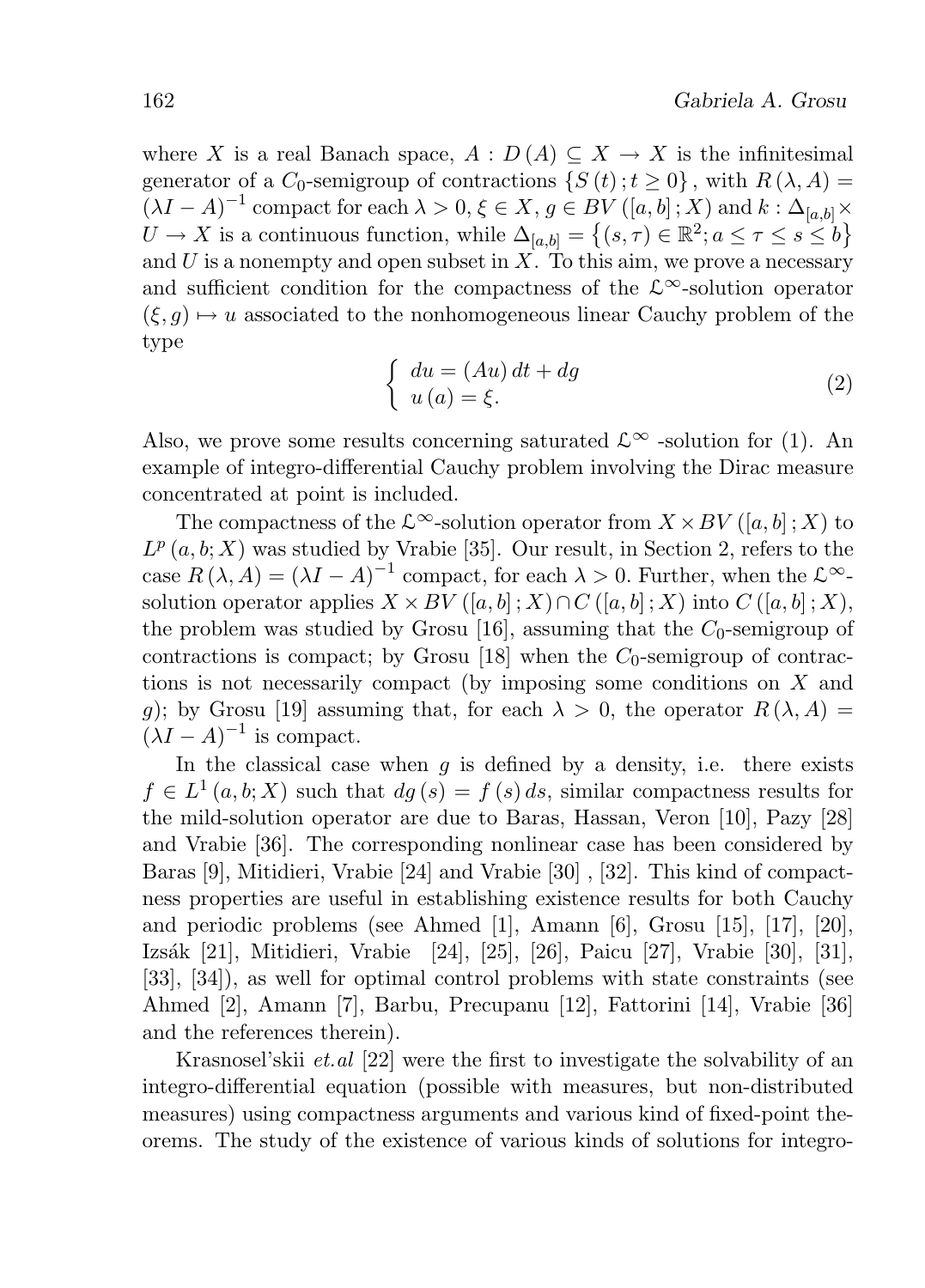differential problems corresponding to  $(1)$ , but governed by m-accretive operators and with  $g \equiv 0$ , was treated by compactness arguments in Mitidieri, Vrabie [24], [25], [26], Vrabie [31], [34]. See also Aizicovici, Hannsgen [3], Aizicovici, Staicu [4], Izsák [21]. By using the Leray-Schauder alternative, Lamb, Dhakne [23] study the local and global existence of mild solution of a nonlinear integro-differential equation in Banach space, with  $A$  the infinitesimal generator of a strongly continuous semigroup of bounded linear operators. Bahuguna [8] establishes the existence, uniqueness, regularity and continuation of mild solutions for a class of integro-differential equations in an arbitrary Banach space, by using the theory of analytic semigroups combined with compactness arguments.

The paper is divided into five sections, the first being concerned with the introduction of the  $\mathcal{L}^{\infty}$ -solution for linear Cauchy problem involving measures (2) and such basic properties of the  $\mathcal{L}^{\infty}$ -solution as boundedness, regularity. The results are from Vrabie [35], [36]. Section 2 contains the statement and proof of our first main result, related to the compactness of the  $\mathcal{L}^{\infty}$ -solution operator  $(\xi, g) \mapsto u$  associated to (2). In Section 3 we establish a theorem referring to local existence for  $\mathcal{L}^{\infty}$ -solution of (1). Section 4 includes some facts referring to saturated  $\mathcal{L}^{\infty}$ -solution for (1). Section 5 presents an significant example of a integro-differential Cauchy problem in which the Dirac measure is concentrated at point. We notice that the existence result in Section 3 cannot be obtained as a particular case of the existence results for de semilinear evolution equation involving measures in Grosu [15] and Vrabie  $[36]$ , Chapter 12, where the semigroup generated by A is continuous from  $]0,\infty[$  to  $\mathcal{L}(X)$  in the uniform operator topology or, more than this, is a compact semigroup.

We assume familiarity with the basic concepts and results concerning  $C_0$ -semigroups and infinite-dimensional vector-valued functions of bounded variation and we refer to Barbu and Precupanu [12], Pazy [29] and Vrabie [36] for details. First, we recall for easy reference some results established in Vrabie [35], [36].

Let  $g : [a, b] \to X$ . Let  $\mathcal{P}([a, b])$  be the set of all partitions of the interval [a, b] and  $\mathcal{P} \in \mathcal{P}([a, t])$ ,  $\mathcal{P} : a = t_0 < t_1 < \ldots < t_k = b$ . The number

$$
Var_{\mathcal{P}}(g, [a, b]) = \sum_{i=0}^{k-1} ||g(t_{i+1}) - g(t_i)||
$$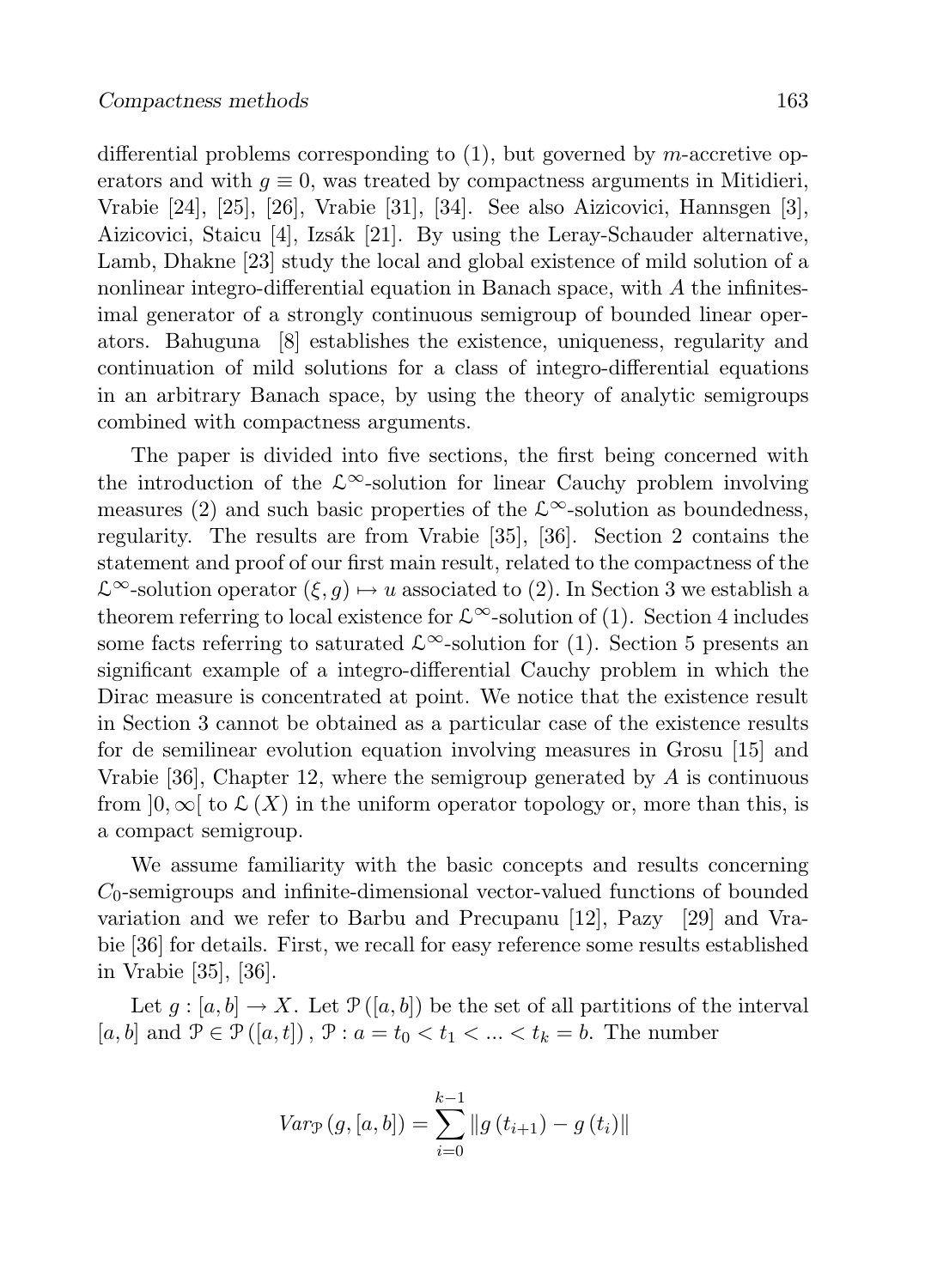is called the variation of the function g relatively to the partition P. If

$$
\sup_{\mathcal{P}\in\mathcal{P}([a,b])}Var_{\mathcal{P}}(g,[a,b])<+\infty,
$$

then q is said to be *of bounded variation*, and the number

$$
Var(g, [a, b]) = \sup_{\mathcal{P} \in \mathcal{P}([a, b])} Var_{\mathcal{P}}(g, [a, b])
$$

is called the variation of the function q on the interval  $[a, b]$ . We denote by  $BV([a, b] : X)$  the vector space of all functions of bounded variation from [a, b] to X. Also, we denote by  $BV(\mathbb{R};X)$  the space of all functions  $q : \mathbb{R} \to X$ whose restrictions to any interval [a, b] belong to  $BV([a, b]; X)$ .

**Proposition 1.** If  $q \in BV([a, b]; X)$ , then q is piecewise continuous on  $[a, b]$ , *i.e.* there exists an at most countable subset E of  $[a, b]$ , such that q is continuous on  $[a, b] \setminus E$  and, at each  $t \in E \cap [a, b]$  (at each  $s \in E \cap [a, b]$ ), there exists the one-sided limit  $q(t+0)$   $(q(s-0))$ .

See Vrabie [36], Proposition 1.4.2, p. 14.

**Definition 1.** A family  $\mathcal G$  in  $BV([a, b]; X)$  is of equibounded variation on [a, b] if there exists  $m<sub>g</sub> > 0$  such that, for each  $g \in \mathcal{G}$ , we have

$$
Var(g, [a, b]) \le m_{\mathcal{G}}.
$$

Let  $g \in BV([a, b]; X)$  and let  $\{S(t); t \geq 0\}$  be a  $C_0$ -semigroup of contractions<sup>1</sup> in a Banach space X. Let  $\{S(t)^{*}: t \geq 0\}$  be the dual semigroup defined on  $X^*$ , and  $\{S(t)^\odot, t\geq 0\}$  the sun dual semigroup. We notice that  $S(t)$ <sup> $\odot$ </sup> :  $X$ <sup> $\odot$ </sup>  $\rightarrow$   $X$ <sup> $\odot$ </sup> is defined by

$$
\begin{cases}\nX^{\odot} = \left\{ x^* \in X^*; \lim_{t \uparrow 0} S(t)^* x^* = x^* \right\} \text{ and} \\
S(t)^{\odot} x^{\odot} = S(t)^* x^{\odot}, \text{ for each } x^{\odot} \in X^{\odot}.\n\end{cases}
$$

Let  $X_A = (X^{\odot})^*$ . We have that  $X^{**} \subseteq X_A$ . Since  $X_A$  depend of A, we call it the space of admissible measures for A. There exists a unique element  $\int_a^t S(t-s) dg(s) \in X_A$  such that

$$
\int_{a}^{t} S(t-s) \, dg \, (s) = \lim_{\mu(\mathcal{P}) \downarrow 0} \sum_{i=0}^{k-1} S(t-\tau_i) \left( g(t_{i+1}) - g(t_i) \right) \tag{3}
$$

<sup>&</sup>lt;sup>1</sup>All the results which will follows hold true also for the general case of  $C_0$ -semigroups not necessarily of contractions. However, for simplicity reasons, we preferred to consider only  $C_0$ -semigroups of contractions.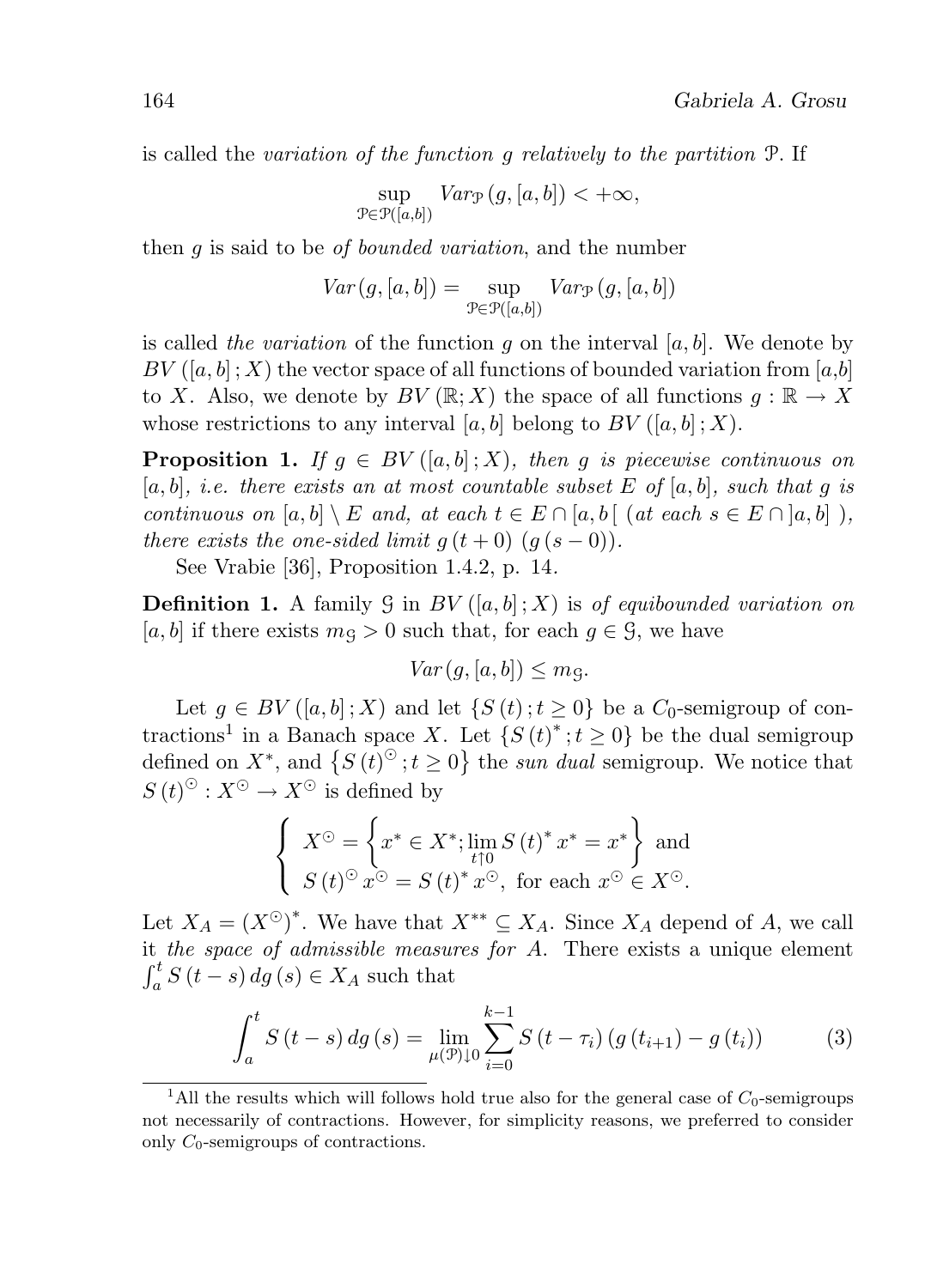weakly- $\odot$  and it is called the Riemann-Stieltjes integral on [a, t] of the operator-valued function  $\tau \mapsto S(t - \tau)$  with respect to the vector-valued function g. See Vrabie [36], p. 205 − 206.

If  $\alpha : [a, b] \to \mathbb{R}$  is a given function, we define

$$
\int_{a}^{t} \alpha(s) S(t-s) dg(s) = \lim_{\mu(\mathcal{P}) \downarrow 0} \sum_{i=0}^{k-1} \alpha(\tau_{i}) S(t-\tau_{i}) (g(t_{i+1}) - g(t_{i}))
$$

whenever the limit on the right-hand side exists in the weak- $\odot$  topology on X. This happens, for instance, if  $\alpha$  is the characteristic function of a proper subinterval of  $[a, t]$ .

**Remark 1.** Since  $\{S(t)\colon t\geq 0\}$  is a  $C_0$ -semigroup of contractions, it readily follows that, whenever  $\int_a^t S(t-s) ds$  (s)  $\in X$ , we have

$$
\left\| \int_a^t S(t-s) \, dg \left(s\right) \right\| \leq Var\left(g, [a, t]\right),
$$

for each  $t \in [a, b]$ .

#### Remark 2.

(i) For each  $c \in [a, b]$ , and each  $\delta > 0$  such that  $c + \delta \in [a, b]$ , and each  $t \in [c + \delta, b]$ , we have

$$
\int_{c}^{c+\delta} S(t-s) \, dg \,(s) = \int_{c}^{c+\delta} \chi_{]c,c+\delta]} S(t-s) \, dg \,(s) + S(t-c) \big(g\,(c+0) - g\,(c)\big),
$$

where  $\aleph_{[c,c+\delta]}$  denotes the characteristic function of  $[c, c + \delta]$ . Similarly, for each  $c \in [a, b]$ , and each  $\delta > 0$  such that  $c - \delta \in [a, b]$ , and each  $t \in [c, b]$ , we have

$$
\int_{c-\delta}^{c} S(t-s) \, dg \, (s) = \int_{c-\delta}^{c} \chi_{[c-\delta,c[} (s) \, S(t-s) \, dg \, (s) +
$$

$$
+S(t-c)(g(c) - g(c-0)).
$$

See Vrabie [36], Remark 9.1.1, p. 207.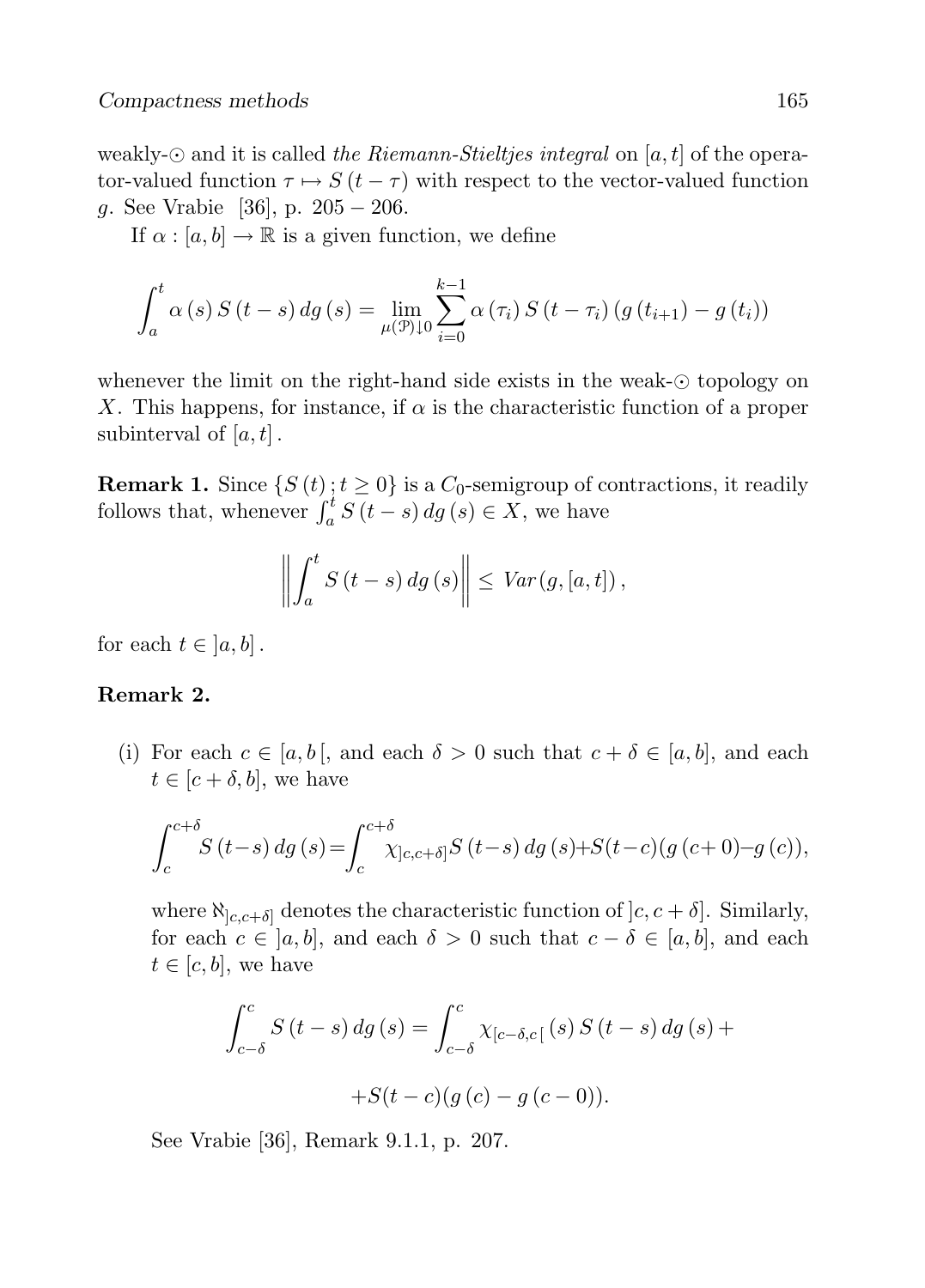(ii) For each  $g \in BV([a, b]; X)$  and each  $h \in [0, b - a]$  we have

$$
\int_{a}^{b-h} \left\| \int_{t}^{t+h} S(t+h-s) \, dg \left(s\right) \right\| dt \le h \, Var(g, [a, b])
$$

and

$$
\int_{a+h}^{b} \left\| \int_{t-h}^{t} S(t-s) \, dg \left(s\right) \right\| dt \leq h \, Var(g, [a, b]).
$$

See Vrabie [36], Lemma 9.4.1, p.216.

### Remark 3.

(i) If X is reflexive, the weak- $\odot$  topology on X is the weak topology on X, and therefore  $X_A = X$ .

See Vrabie [36], Remark 9.1.2, p. 207.

(ii) If g is defined by a density, i.e. there exists  $f \in L^1(a, b; X)$  such that  $dg(s) = f(s) ds$ , then, for each  $t \in [a, b]$ , the limit in (3) exists in the norm topology of X and  $\int_a^t S(t-s) dg(s) = \int_a^t S(t-s) f(s) ds \in X$ . This happens, for example, whenever  $X$  has the Radon-Nicodym property and g is absolutely continuous on  $[a, b]$ , case in which  $f = g'$ a.e. on  $[a, b]$ . Some specific but important such instances are those in which  $X$  is either reflexive, or have a separable dual.

See Vrabie [36], Remark 9.1.2, p. 207.

(iii) If  $\{S(t); t \geq 0\}$  is continuous from  $[0, \infty)$  to  $\mathcal{L}(X)$  in the uniform operator topology, then, for each  $g \in BV([a, b]; X)$  and  $t \in [a, b]$ , the limit in (3) exists in the norm topology of X and we have  $\int_a^t S(t-s)dg(s) \in X$ . See Vrabie [36], Theorem 9.1.1, p. 208.

Assume that

(H<sub>0</sub>) The Banach space X, the infinitesimal generator  $A: D(A) \subseteq X \to X$ of a  $C_0$ -semigroup of contractions  $\{S(t); t \geq 0\}$  and the function  $g \in BV([a, b]; X)$  are such that  $\int_a^t S(t - s) dg(s) \in X$ . See Remark 3.

**Definition 2.** Assume that  $(H_0)$  is satisfied. The function  $u : [a, b] \to X$ defined by

$$
u(t) = S(t-a)\xi + \int_{a}^{t} S(t-s) \, dg(s), \tag{4}
$$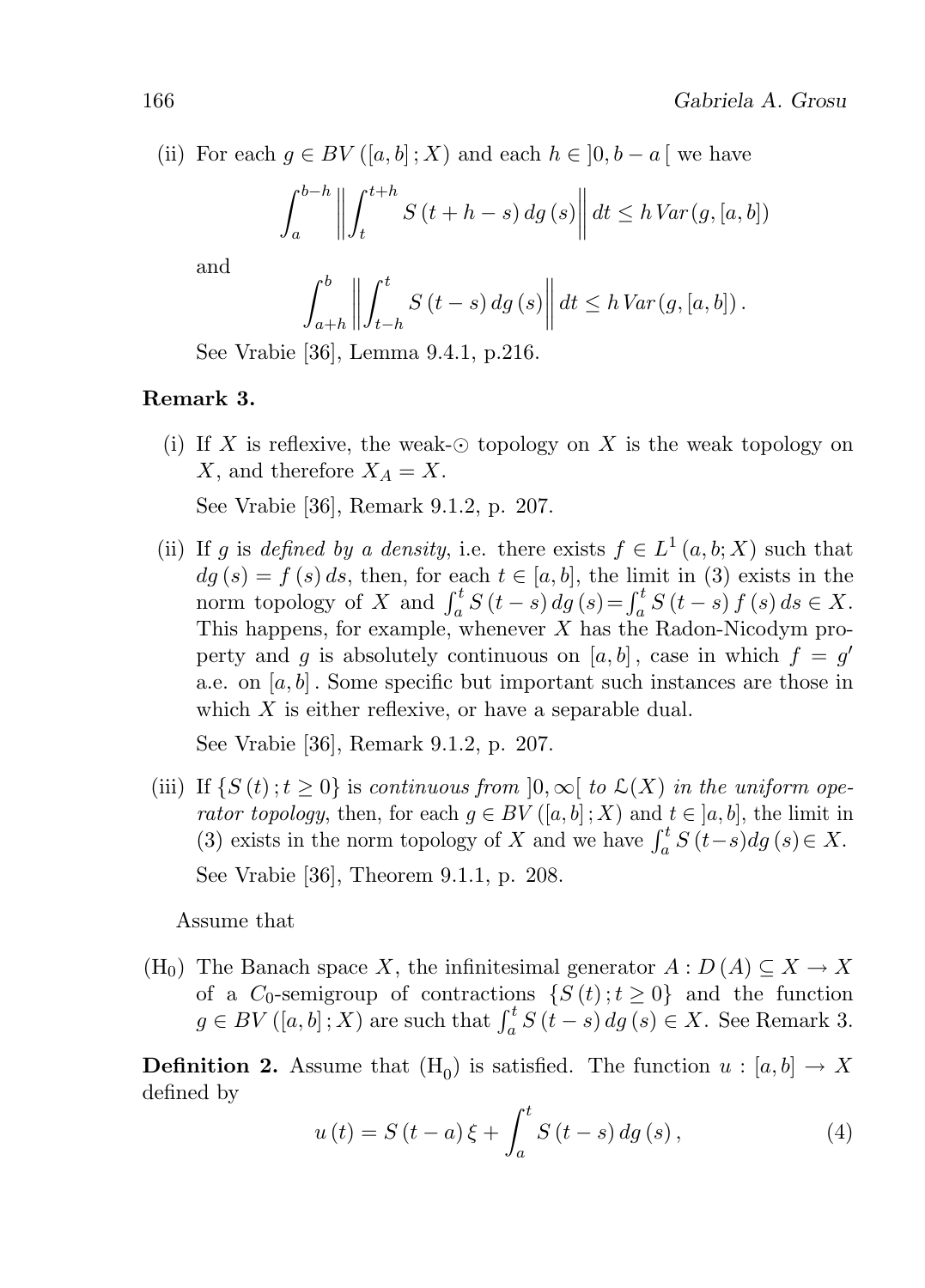for each  $t \in [a, b]$ , is called an  $\mathcal{L}^{\infty}$ -solution on [a, b] of the problem (2). See Vrabie [36], Definition 9.1.1, p. 209.

A similar concept was introduced by Amann [5] in the case in which A generates an analytic  $C_0$ -semigroup, by using a "transposition argument".

**Remark 4.** We notice that each  $\mathcal{L}^{\infty}$ -solution u satisfies

$$
||u(t)|| \le ||\xi|| + Var(g, [a, b]),
$$

for each  $t \in [a, b]$ .

**Theorem 1.** (Regularity of  $\mathcal{L}^{\infty}$ -solutions) Assume that (H<sub>0</sub>) is satisfied. Let  $(a, \xi) \in \mathbb{R} \times X$ . Let u be the  $\mathcal{L}^{\infty}$ -solution of (2) corresponding to  $\xi$  and g. Then, for each  $t \in [a, b]$  and each  $s \in [a, b]$ , there exists  $u(t+0)$  and  $u^{*}(s-0) = \lim_{h \downarrow 0} S(h) u (s-h)$  and

$$
\begin{cases}\n u(t+0) - u(t) = g(t+0) - g(t) \\
 u(s) - u^*(s-0) = g(s) - g(s-0)\n\end{cases}
$$

If, in addition, either the semigroup generated by A is continuous from  $[0, \infty)$ to  $\mathcal{L}(X)$  in the uniform operator topology, or it can be imbedded into a group, then for each  $s \in [a, b]$ , there exists  $u(s - 0) = u^*(s - 0)$ . So, in this case, u is continuous from the right (left) at  $t \in [a, b]$  ( $t \in [a, b]$ ) if and only if g is continuous from the right (left) at t. In particular, u is continuous at any point at which q is continuous and thus u is piecewise continuous on  $[a, b]$ .

See Vrabie [36], Theorem 9.2.1, p. 210.

## 2 Compactness of the solution operator in  $L^p(a,b;X)$  for  $p \in [1,+\infty]$ . The case when  $(\lambda I - A)^{-1}$  is compact

Our goal here is to prove a necessary and sufficient condition in order that the family of all  $\mathcal{L}^{\infty}$ -solution of the problem (2), when  $\xi$  ranges in a given subset in X and g ranges in a subset of equibounded variation in  $BV([a, b]; X)$ , be relatively compact in  $L^p(a,b;X)$  for  $p \in [1,+\infty[$ .

We begin with some fundamental compactness result in  $L^p(a,b;X)$ .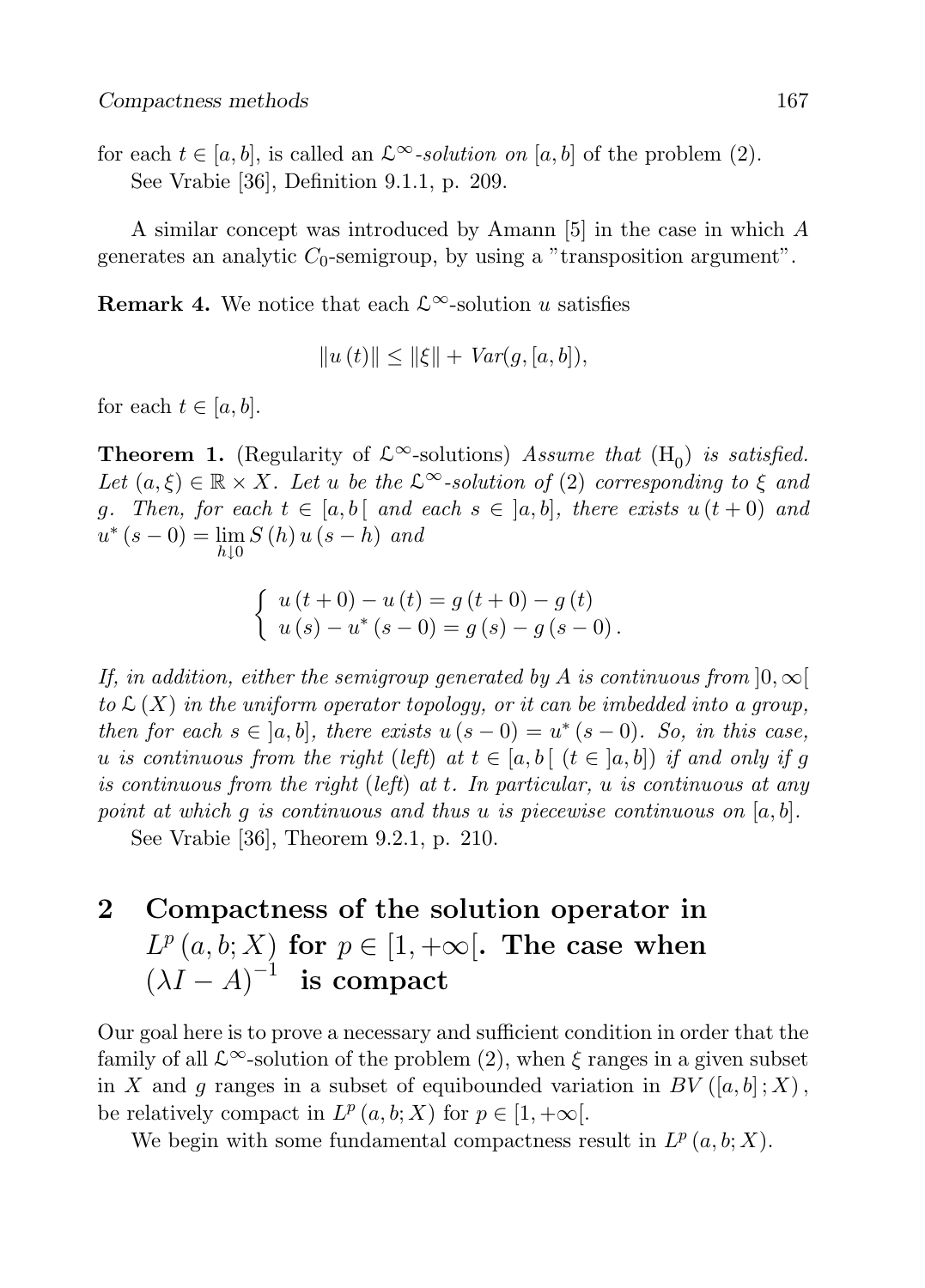**Definition 3.** A subset  $\mathcal{F}$  in  $L^p(a, b; X)$  is *p*-equiintegrable if

$$
\lim_{h \downarrow 0} \int_{a}^{b-h} \|f(t+h) - f(t)\|^p dt = 0,
$$

uniformly for  $f \in \mathcal{F}$ .

**Theorem 2.** (Kolmogorov-Riesz-Weil) A subset  $\mathcal{T}$  in  $L^p(a,b;X)$  is relatively compact if and only if

- (i)  $\mathcal F$  is p-equiintegrable :
- (ii) for each  $[\alpha, \beta] \subset [a, b]$  the set

$$
\left\{ \int_{\alpha}^{\beta} f(t) dt; f \in \mathcal{F} \right\}
$$

is relatively compact in X.

See Vrabie [36], Theorem A.4.1, p. 305.

In that follows, we shall assume that, for each  $(\xi, g) \in X \times BV([a, b]; X)$ , the Cauchy problem (2) has a unique  $\mathcal{L}^{\infty}$ -solution u and  $u \in L^p(a, b; X)$  (see Definition 2, Remarks 3 and 4). Furthermore, for  $p \in [1, +\infty]$ , let us define the  $\mathcal{L}^{\infty}$ -solution operator,  $Q: X \times BV([a, b]; X) \to L^p(a, b; X)$ , by

$$
Q\left(\xi, g\right) = u.
$$

The main result in this section is

**Theorem 3.** Let  $A : D(A) \subseteq X \rightarrow X$  the infinitesimal generator of a  $C_0$ semigroup of contractions  $\{S(t); t \ge 0\}$ , with  $R(\lambda, A) = (\lambda I - A)^{-1}$  compact for some  $\lambda > 0$ . Let D be a bounded subset in X and G a subset in  $BV([a, b]; X)$  of equibounded variation. Then  $Q(\mathfrak{D}, \mathfrak{G})$  is relatively compact in  $L^p(a,b;X)$  for each  $p \in [1,+\infty[$  if and only if  $Q(\mathcal{D},\mathcal{G})$  is 1-equiintegrable.

*Proof.* Necessity. We assume that  $Q(\mathcal{D}, \mathcal{G})$  is relatively compact subset in  $L^p(a, b; X)$ , for each  $p \in [1, +\infty]$ . By virtue of Theorem 2, for  $\mathcal{F} = Q(\mathcal{D}, \mathcal{G})$ , the necessity is obvious, namely  $Q(\mathcal{D}, \mathcal{G})$  is 1-equiintegrable.

Sufficiency. To prove the sufficiency we also make use of the same Theorem 2 and Lemma A.1.2, p. 293 in Vrabie [36]. Indeed, let us assume that  $Q(\mathcal{D}, \mathcal{G})$  is 1-equiintegrable. First, let us observe that, by virtue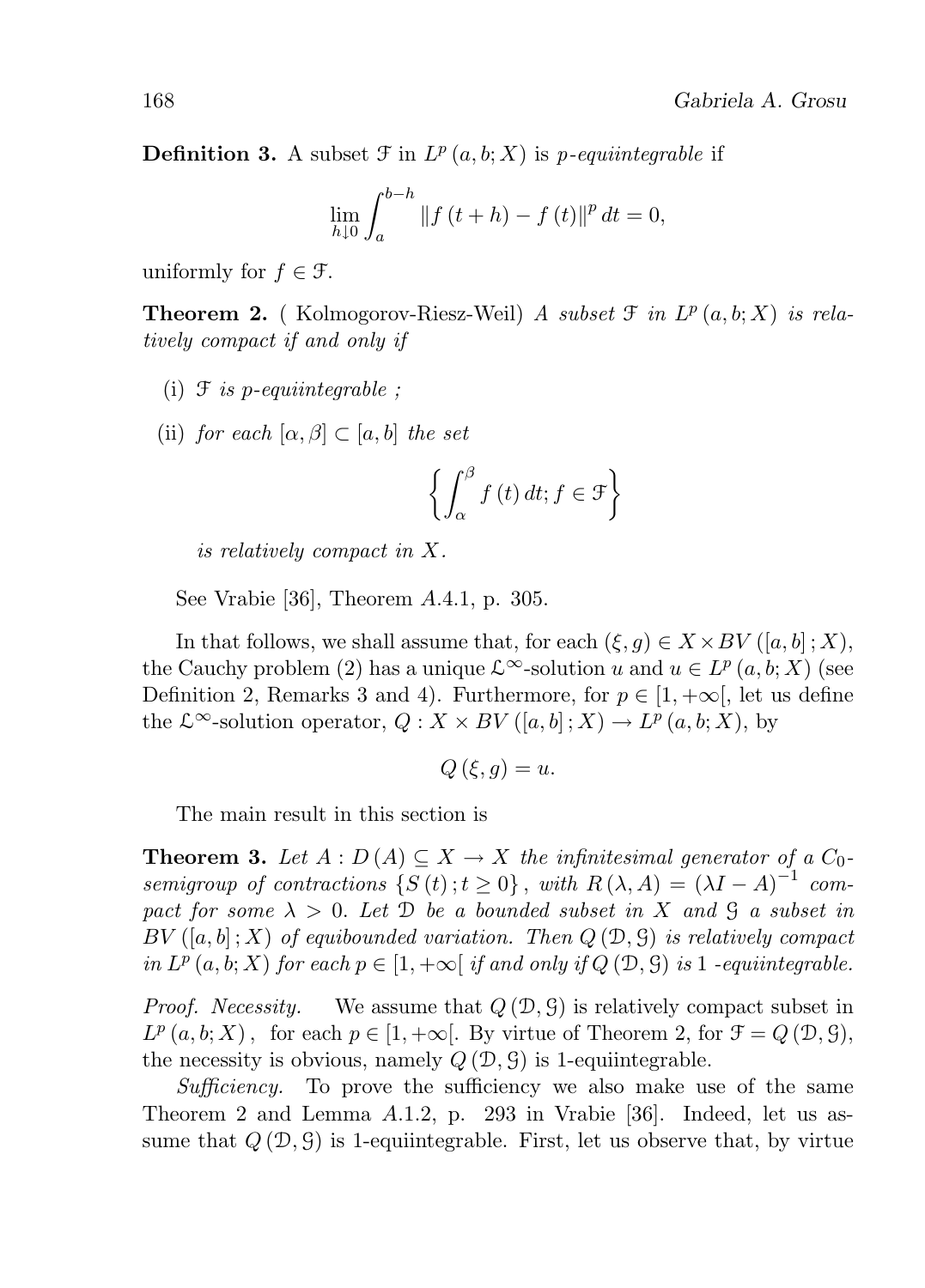of the Lebesque Dominated Convergence Theorem, it suffices to show that  $Q(\mathcal{D}, \mathcal{G})$  is relatively compact in  $L^1(a, b; X)$  and bounded in  $\mathcal{L}^{\infty}(a, b; X)$ .

To this aim, let us observe that, by hypothesis, there exists  $m_{\mathcal{D}} > 0$  and  $m<sub>g</sub> > 0$  such that

$$
\|\xi\| \le m_{\mathcal{D}} \text{ and } Var(g, [a, b]) \le m_{\mathcal{G}},
$$

for each  $(\xi, q) \in \mathcal{D} \times \mathcal{G}$ . Then, by virtue of Remark 4, for  $M = m_{\mathcal{D}} + m_{\mathcal{G}} > 0$ , we have that

$$
||Q(\xi, g)(t)|| \le M,\tag{5}
$$

for each  $(\xi, g) \in \mathcal{D} \times \mathcal{G}$  and  $t \in [a, b]$ . So  $Q(\mathcal{D}, \mathcal{G})$  is bounded in  $\mathcal{L}^{\infty}(a, b; X)$ .

Next, we will show that  $Q(\mathcal{D}, \mathcal{G})$  is relatively compact in  $L^1(a, b; X)$ .

- (i)  $Q(\mathcal{D}, \mathcal{G})$  is 1-equiintegrable by hypothesis.
- (ii) We prove that, for each  $\alpha, \beta > 0$  such that  $[\alpha, \beta] \subset [a, b]$ , the set

$$
\left\{ \int_{\alpha}^{\beta} Q\left(\xi, g\right)(t) dt; Q\left(\xi, g\right) \in Q\left(\mathcal{D}, \mathcal{G}\right) \right\} \tag{6}
$$

is relatively compact in X. Indeed, let  $\alpha, \beta > 0$  be such that  $[\alpha, \beta] \subset [a, b]$ and let  $\lambda > 0$ . Let  $I_{\lambda}: Q(\mathcal{D}, \mathcal{G}) \to X$  be defined by

$$
I_{\lambda}(Q(\xi, g)) = \lambda R(\lambda, A) \int_{\alpha}^{\beta} Q(\xi, g)(t) dt.
$$
 (7)

Since  $R(\lambda, A)$  is compact, an appeal to (5) shows that  $I_{\lambda}(Q(\mathcal{D}, \mathcal{G}))$  is relatively compact in X.

To complete the proof, by virtue of Lemma A.1.2, p. 293 in Vrabie [36], it suffices to show that

$$
\lim_{\lambda \to \infty} ||I_{\lambda}Q(\xi, g) - I(Q(\xi, g))|| = 0,
$$
\n(8)

uniformly for  $(\xi, g) \in \mathcal{D} \times \mathcal{G}$ , where  $I: Q(\mathcal{D}, \mathcal{G}) \to X$  is defined by

$$
I(Q(\xi, g)) = \int_{\alpha}^{\beta} Q(\xi, g)(t) dt.
$$
 (9)

We recall that, if  $A: D(A) \subseteq X \to X$  is the infinitesimal generator of a  $C_0$ -semigroup of contraction  $\{S(t)$ ;  $t \geq 0\}$ , we have

$$
R(\lambda; A) x = \int_0^\infty e^{-\lambda \tau} S(\tau) x d\tau,
$$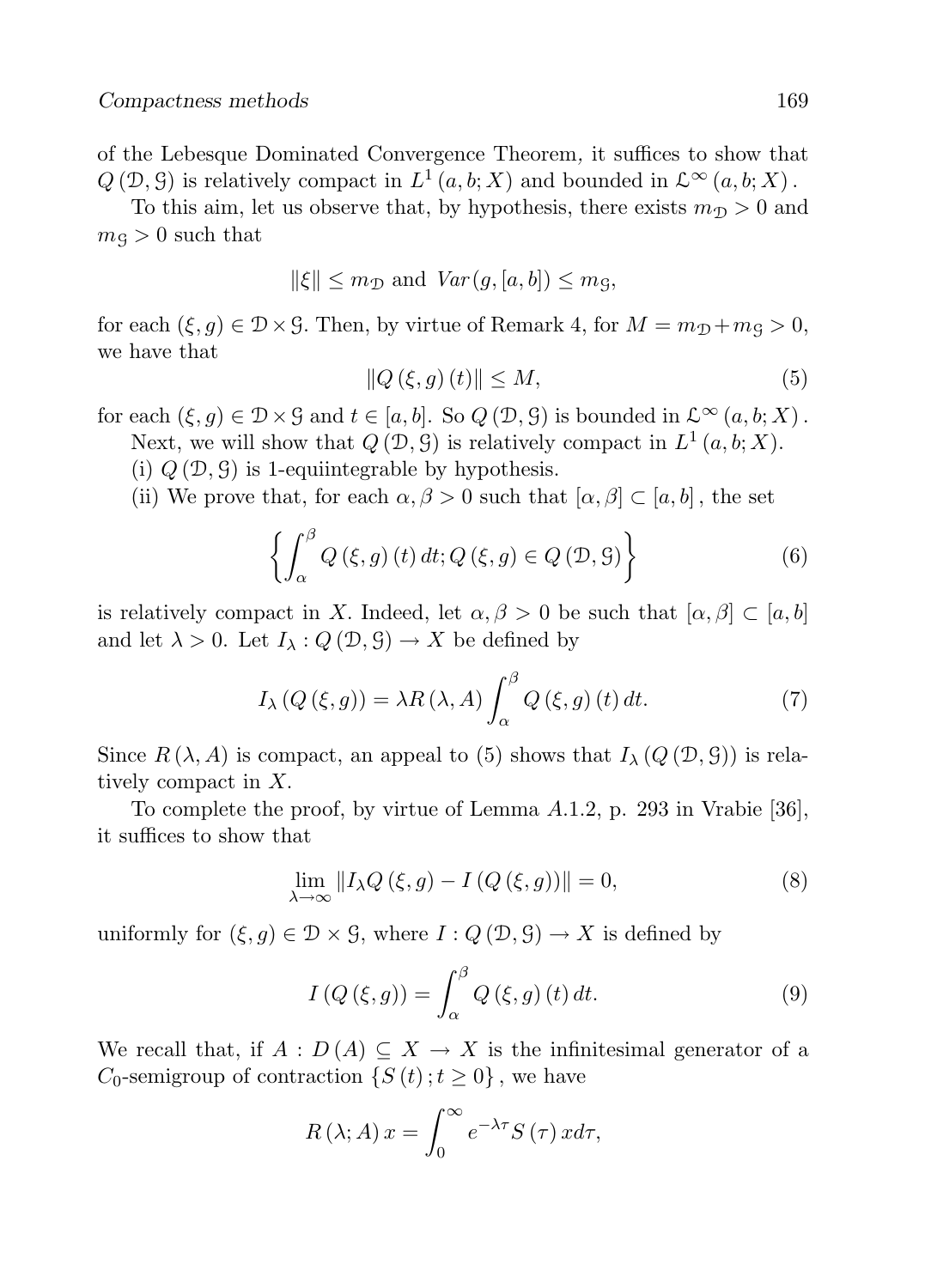for each  $x \in X$ . See Vrabie [36], Theorem 3.1.1 (Hille-Yosida), p. 52.

A computational argument shows that

$$
||I_{\lambda}(Q(\xi, g)) - I(Q(\xi, g))||
$$
  
\n=
$$
||\lambda \int_{0}^{\infty} e^{-\lambda \tau} S(\tau) \left( \int_{\alpha}^{\beta} Q(\xi, g) (t) dt \right) d\tau - \int_{\alpha}^{\beta} Q(\xi, g) (t) dt ||
$$
  
\n=
$$
||\lambda \int_{0}^{\infty} e^{-\lambda \tau} \left[ S(\tau) \int_{\alpha}^{\beta} Q(\xi, g) (t) dt - \int_{\alpha}^{\beta} Q(\xi, g) (t) dt \right] d\tau ||
$$
  
\n
$$
\leq \lambda \int_{0}^{\infty} e^{-\lambda \tau} ||S(\tau) \int_{\alpha}^{\beta} Q(\xi, g) (t) dt - \int_{\alpha}^{\beta} Q(\xi, g) (t) dt || d\tau,
$$
 (10)

for each  $(\xi, q) \in \mathcal{D} \times \mathcal{G}$ .

**Case** 1.  $[\alpha, \beta] \subset [a, b]$  and  $\alpha = a$ . There exists  $\eta = \eta(\alpha, \beta) > 0$  such that, for each  $\tau \in [0, \eta]$ , we have  $[\alpha, \beta] \subset [a, b - \tau]$ . Since  $Q(\mathcal{D}, \mathcal{G})$  is 1-equiintegrable, we deduce that for each  $\varepsilon > 0$ , there exists  $\delta(\varepsilon) > 0$  such that, for each  $\tau \in [0, \delta(\varepsilon)]$ , we have

$$
\int_{a}^{b-\tau} \|Q(\xi, g)(t+\tau) - Q(\xi, g)(t)\| \, dt < \varepsilon,\tag{11}
$$

for each  $(\xi, g) \in \mathcal{D} \times \mathcal{G}$ . Then, for  $\gamma(\varepsilon) = \min(\eta, \delta(\varepsilon), b - a)$  and for each  $\tau \in [0, \gamma(\varepsilon)]$ , we have

$$
\left\| S\left(\tau\right) \int_{\alpha}^{\beta} Q\left(\xi, g\right)(t) dt - \int_{\alpha}^{\beta} Q\left(\xi, g\right)(t) dt \right\|
$$
  

$$
\leq \left\| S\left(\tau\right) \int_{a}^{b-\tau} Q\left(\xi, g\right)(t) dt - \int_{a}^{b-\tau} Q\left(\xi, g\right)(t+\tau) dt \right\|
$$
  

$$
+ \int_{a}^{b-\tau} \|Q\left(\xi, g\right)(t+\tau) - Q\left(\xi, g\right)(t) \| dt,
$$
 (12)

for each  $(\xi, g) \in \mathcal{D} \times \mathcal{G}$ . Using Definition 2 and (ii) in Remark 2, we deduce that

$$
\left\| S\left(\tau\right) \int_{a}^{b-\tau} Q\left(\xi, g\right)(t) dt - \int_{a}^{b-\tau} Q\left(\xi, g\right)(t+\tau) dt \right\|
$$

$$
= \left\| \int_{a}^{b-\tau} \left[ S\left(\tau\right) \left( S\left(t-a\right) \xi + \int_{a}^{t} S\left(t-s\right) dg\left(s\right) \right) \right\|
$$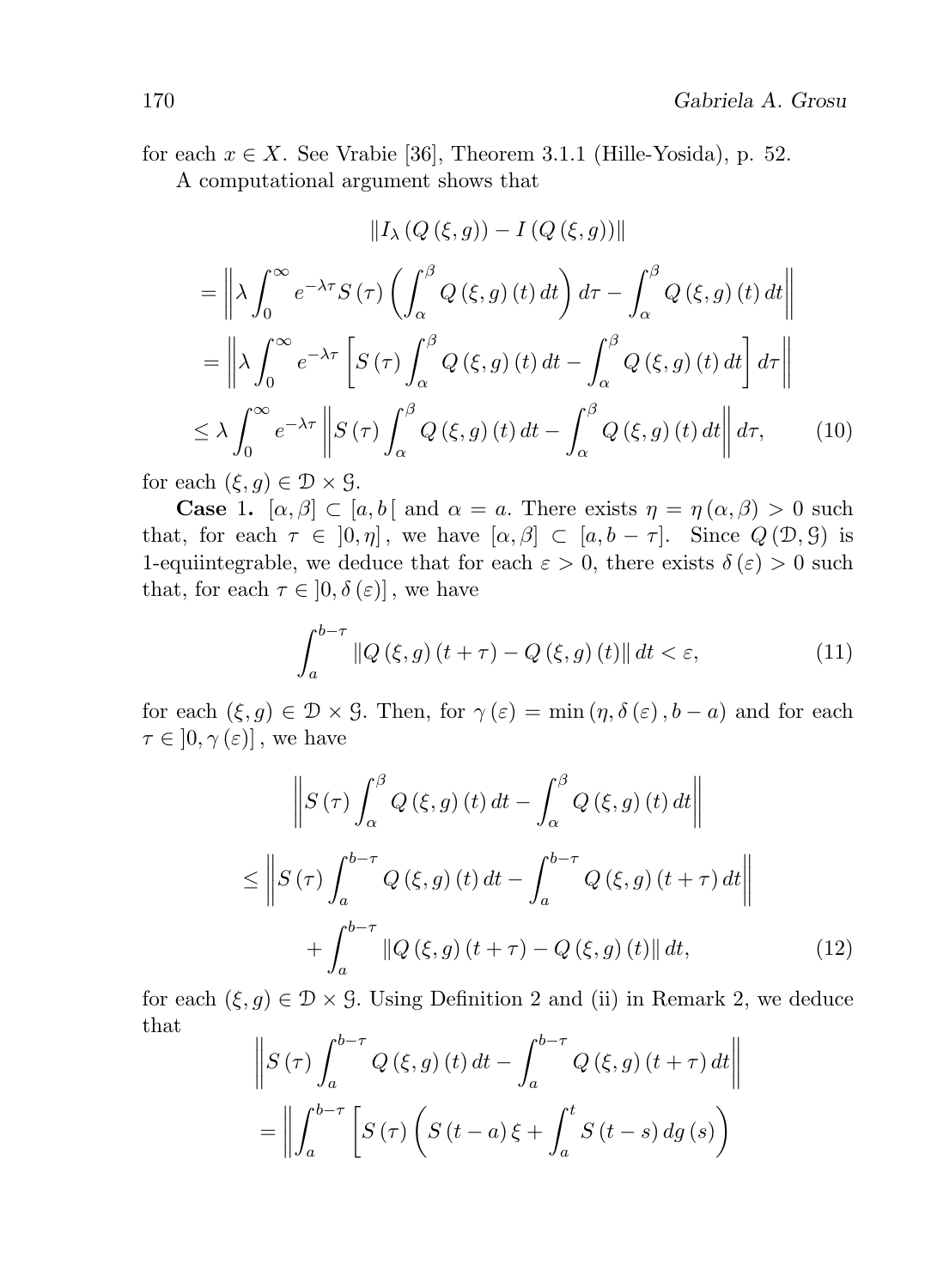Compactness methods 171

$$
-\left(S\left(t+\tau-a\right)\xi+\int_{a}^{t} S\left(t+\tau-s\right) dg\left(s\right)\right) dt
$$

$$
\leq \int_{a}^{b-\tau} \left\| \int_{t}^{t+\tau} S\left(t+\tau-s\right) dg\left(s\right) \right\| dt \leq \tau \operatorname{Var}\left(g,\left[a,b\right]\right) \leq \tau m_{\mathcal{G}},\tag{13}
$$

for each  $(\xi, g) \in \mathcal{D} \times \mathcal{G}$  and  $\tau \in [0, \gamma(\varepsilon)]$ .

Then, taking into account of (13) and (11), from (12) and (10), it follows that, for each  $\mu$ ,  $0 < \mu < \gamma(\varepsilon)$ , we have

$$
||I_{\lambda}(Q(\xi,g)) - I(Q(\xi,g))||
$$
  
\n
$$
\leq \lambda \int_{0}^{\mu} e^{-\lambda \tau} \left\| S(\tau) \int_{a}^{b-\tau} Q(\xi, g) (t) dt - \int_{a}^{b-\tau} Q(\xi, g) (t + \tau) dt \right\| d\tau
$$
  
\n
$$
+ \lambda \int_{0}^{\mu} e^{-\lambda \tau} \left( \int_{a}^{b-\tau} ||Q(\xi, g) (t + \tau) - Q(\xi, g) (t) dt|| \right) d\tau
$$
  
\n
$$
+ \lambda \int_{\mu}^{\infty} e^{-\lambda \tau} \left\| S(\tau) \int_{a}^{b-\tau} Q(\xi, g) (t) dt - \int_{a}^{b-\tau} Q(\xi, g) (t) dt \right\| d\tau
$$
  
\n
$$
\leq \lambda \int_{0}^{\mu} e^{-\lambda \tau} \tau mg d\tau + \lambda \int_{0}^{\mu} e^{-\lambda \tau} \varepsilon d\tau + \lambda \int_{\mu}^{\infty} e^{-\lambda \tau} 2M (b - \tau - a) d\tau
$$
  
\n
$$
= mg \left( \lambda^{-1} - \mu e^{-\lambda \mu} - \lambda^{-1} e^{-\lambda \mu} \right)
$$
  
\n
$$
+ \varepsilon \left( 1 - e^{-\lambda \mu} \right) + 2Me^{-\lambda \mu} \left( b - a - \mu - \lambda^{-1} \right),
$$

for each  $(\xi, g) \in \mathcal{D} \times \mathcal{G}$ . Since

$$
\lim_{\lambda \to \infty} \left[ m_{\mathcal{G}} \left( \frac{1}{\lambda} - \mu \frac{1}{e^{\lambda \mu}} - \frac{1}{\lambda e^{\lambda \mu}} \right) + \varepsilon \left( 1 - \frac{1}{e^{\lambda \mu}} \right) + 2M \frac{b - a - \mu - \frac{1}{\lambda}}{e^{\lambda \mu}} \right] = \varepsilon,
$$

we obtain

$$
\limsup_{\lambda \to \infty} ||I_{\lambda}(Q(\xi, g)) - I(Q(\xi, g))|| \le \varepsilon,
$$

uniformly for  $(\xi, g) \in \mathcal{D} \times \mathcal{G}$ . Since  $\varepsilon > 0$  was arbitrary, then (8) holds true.

**Case 2.**  $[\alpha, \beta] \subset [a, b]$ . There exists  $\eta = \eta(\alpha, \beta) > 0$  such that for each  $\tau \in [0, \eta]$  we have  $[\alpha, \beta] \subset [a - \tau, b]$ . Using the very same arguments as in Case 1, based on the Definition 2 and the Remark 2, we deduce (8).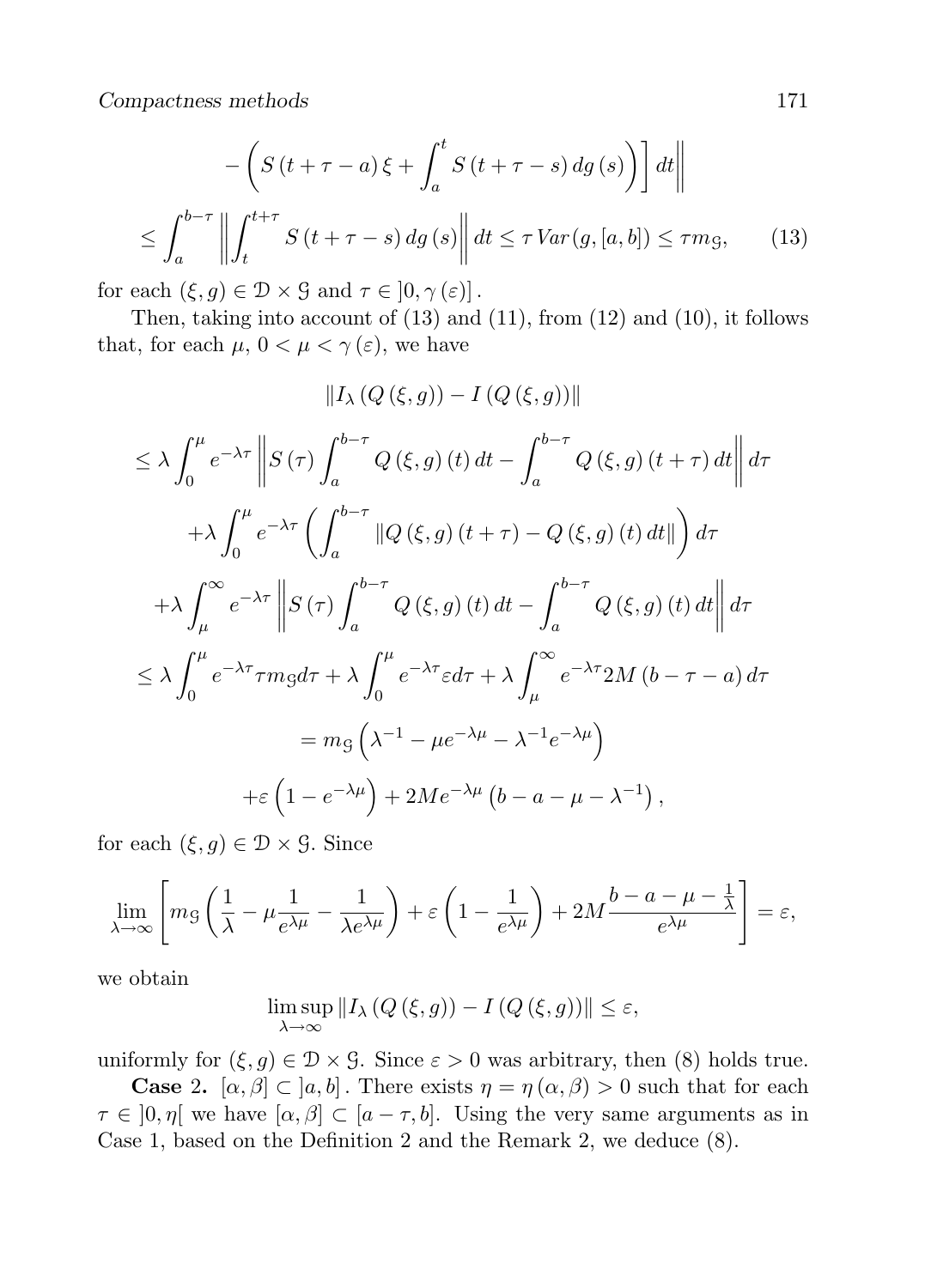**Case 3.**  $[\alpha, \beta] = [a, b]$ . Since  $Q(\mathcal{D}, \mathcal{G})$  is 1-equiintegrable, we deduce that, for each  $\varepsilon > 0$ , there exists  $\delta(\varepsilon) > 0$  such that, for each  $\tau \in [0, \delta(\varepsilon)]$ , we have

$$
\int_{a}^{b-\tau} \|Q(\xi,g)(t+\tau) - Q(\xi,g)(t)\| dt < \varepsilon.
$$

By virtue of the same arguments as those used in Case 1, we deduce that

$$
\left\| S\left(\tau\right) \int_{a}^{b} Q\left(\xi, g\right)(t) dt - \int_{a}^{b} Q\left(\xi, g\right)(t) dt \right\|
$$
  

$$
\leq \left\| S\left(\tau\right) \int_{a}^{b-\tau} Q\left(\xi, g\right)(t) dt - \int_{a}^{b-\tau} Q\left(\xi, g\right)(t) dt \right\|
$$
  

$$
+ \left\| S\left(\tau\right) \int_{b-\tau}^{b} Q\left(\xi, g\right)(t) dt - \int_{b-\tau}^{b} Q\left(\xi, g\right)(t) dt \right\|
$$
  

$$
\leq \tau \cdot mg + 2M\tau = \tau \left(mg + 2M\right),
$$

for each  $(\xi, g) \in \mathcal{D} \times \mathcal{G}$ . So (8) holds true and this completes the proof.  $\Box$ 

**Remark 5.** If  $X$  is finite dimensional then, for each bounded subset  $D$ in X and each G in  $BV([a, b]; X)$  of equibounded variation,  $Q(\mathcal{D}, \mathcal{G})$  is relatively compact subset in  $L^p(a,b;X)$  for each  $p \in [1,+\infty]$  and thus p -equiintegrable. This follows from the observation that  ${Q(\xi, q)(t)}$ ;  $(\xi, g) \in \mathcal{D} \times \mathcal{G}, t \in [a, b]$  is bounded (see Remark 4) and, inasmuch as X is finite dimensional, the set above is relatively compact. The conclusion follows from Theorem 9.4.1, p. 217, in Vrabie [36].

In infinite dimensional real Banach spaces the p-equiintegrability condition is not always an intrinsic property of the set  $Q(\mathcal{D}, \mathcal{G})$ , with  $\mathcal D$  bounded subset in X and G of equibounded variation in BV  $([a, b]$ ; X). It is of interest to study this problem in the three cases of Remark 3. If  $\{S(t); t \geq 0\}$  is a compact C<sub>0</sub>-semigroup of contractions (and thus is continuous from  $]0, \infty[$ to  $\mathcal{L}(X)$  in the uniform operator topology), then  $Q(\mathcal{D}, \mathcal{G})$  is relatively compact subset in  $L^p(a,b;X)$ , for each  $p \in [1,+\infty)$ , and thus *p*-equiintegrable. See Vrabie [36], Theorem 9.4.2, p. 219. But, if  $A: D(A) \subseteq X \to X$  is the infinitesimal generator of a  $C_0$ -semigroup of contractions  $\{S(t);t\geq 0\}$ which is not compact and  $R(\lambda, A) = (\lambda I - A)^{-1}$  is compact for some  $\lambda > 0$ , even if  $X$  is a reflexive real Banach space, then the answer to this problem is in the negative, as we can see from the next example, which is a simple adaptation from Vrabie [36], Example 9.4.1, p. 219.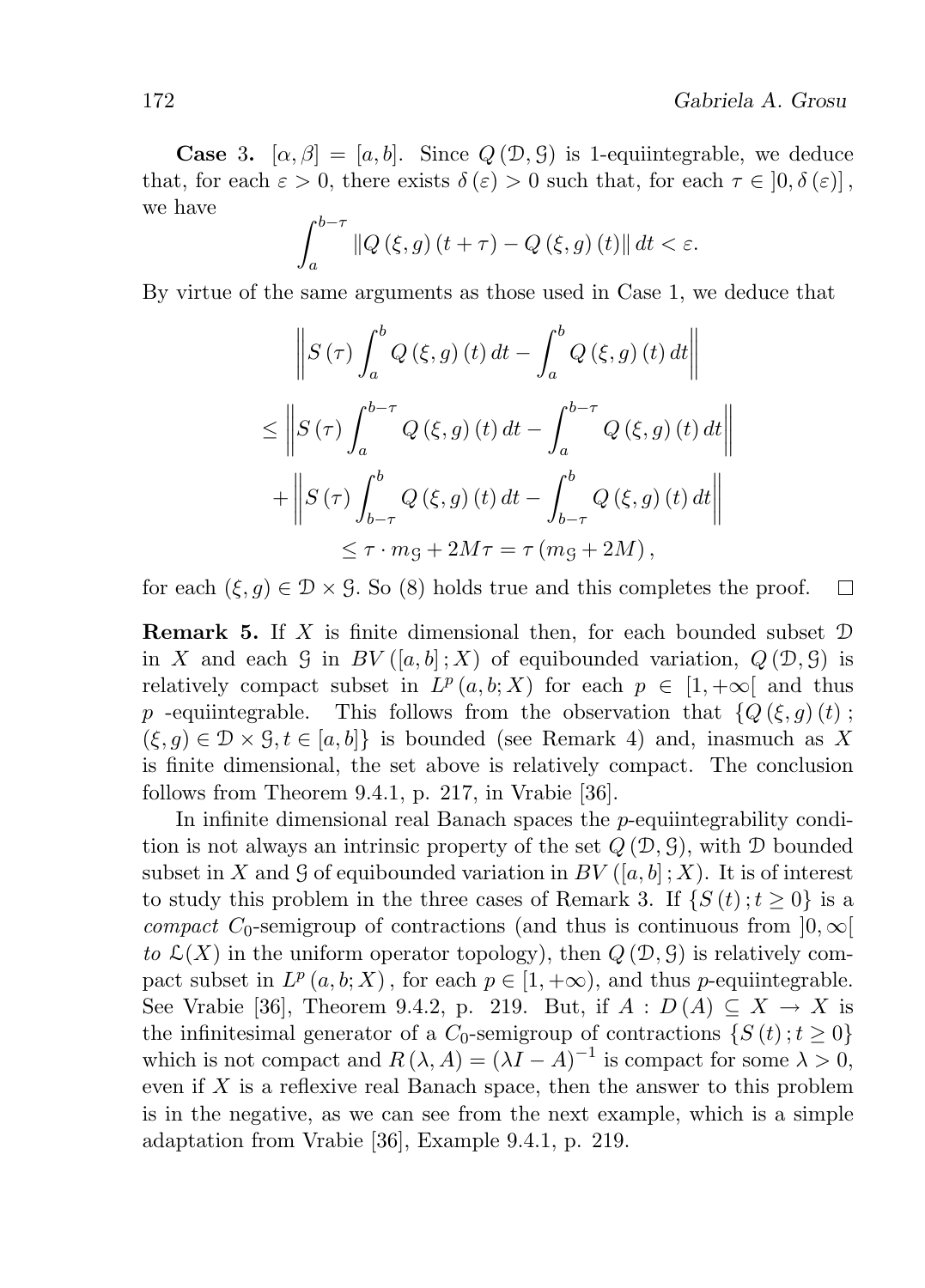**Example 1.** Take  $X = L^2_{2\pi}(\mathbb{R})$  the space of all equivalence classes, with respect to the almost everywhere equality on  $\mathbb{R}$ , of measurable and  $2\pi$ -periodic function from  $\mathbb R$  to  $\mathbb R$ . Endowed with the  $L^2(0, 2\pi; \mathbb R)$ -scalar product, this is a real Hilbert space, and thus is a real reflexive Banach space. Let us define  $A: D(A) \subseteq X \to X$  by

$$
\begin{cases}\nD(A) = \left\{ u \in L_{2\pi}^2(\mathbb{R}) \, ; \frac{du}{dx} \in L_{2\pi}^2(\mathbb{R}) \right\} \text{ and} \\
Au = \frac{du}{dx}, \text{ for each } u \in D(A).\n\end{cases}
$$

The  $C_0$ -semigroup generated by A on  $L_{2\pi}^2(\mathbb{R})$  is defined by

$$
(S(t) u) (x) = u (x - t),
$$

for each  $t \geq 0$ ,  $u \in L^2_{2\pi}(\mathbb{R})$  and for a.e.  $x \in \mathbb{R}$ .

Clearly  $S(t)$  is not compact. Nevertheless, for each  $\lambda > 0$ ,  $R(\lambda, A)$  is a compact operator from  $R(\lambda I - A)$  in  $L_{2\pi}^2(\mathbb{R})$ .

Next, let  $\mathcal{D} = \{0\}$  and  $\mathcal{G} = \{g_n; n \in \mathbb{N}^*\}$ , where, for each  $n \in \mathbb{N}^*$ , the function  $g_n : [0,1] \to L^2_{2\pi}(\mathbb{R})$  is defined by

$$
(g_n(t))(x) = -\frac{1}{n}\cos n (t+x),
$$

a.e.  $(t, x) \in ]0, 1[ \times \mathbb{R}$ . For each  $n \in \mathbb{N}^*$ ,  $g_n$  is in  $BV([0, 1]; L^2_{2\pi}(\mathbb{R}))$  and  $\mathcal G$ is of equibounded variation on  $[0, 1]$ . A simple computation shows that

$$
Q(\mathcal{D}, \mathcal{G}) = \{u_n; n \in \mathbb{N}^*\},\
$$

where, for each  $n \in \mathbb{N}^*$ , the function  $u_n : [0,1] \to L^2_{2\pi}(\mathbb{R})$  is defined by

$$
(u_n(t))(x) = t \sin n (t + x),
$$

for each  $(t, x) \in [0, 1] \times R$ . In this case  $Q(\mathcal{D}, \mathcal{G})$  is not p-equiintegrable on [0, 1] because the family is not relatively compact in  $L^p(0,1;L^2(0,2\pi;\mathbb{R}))$ .

### 3 A local existence theorem

Let X be a real Banach space,  $A: D(A) \subseteq X \longrightarrow X$  the infinitesimal generator of a  $C_0$ -semigroup of contractions  $\{S(t); t \geq 0\}$ ,  $\xi \in X$  and  $g \in BV([a, b]; X)$ . Let  $k : \Delta_{[a, b]} \times U \to X$  be a continuous function, where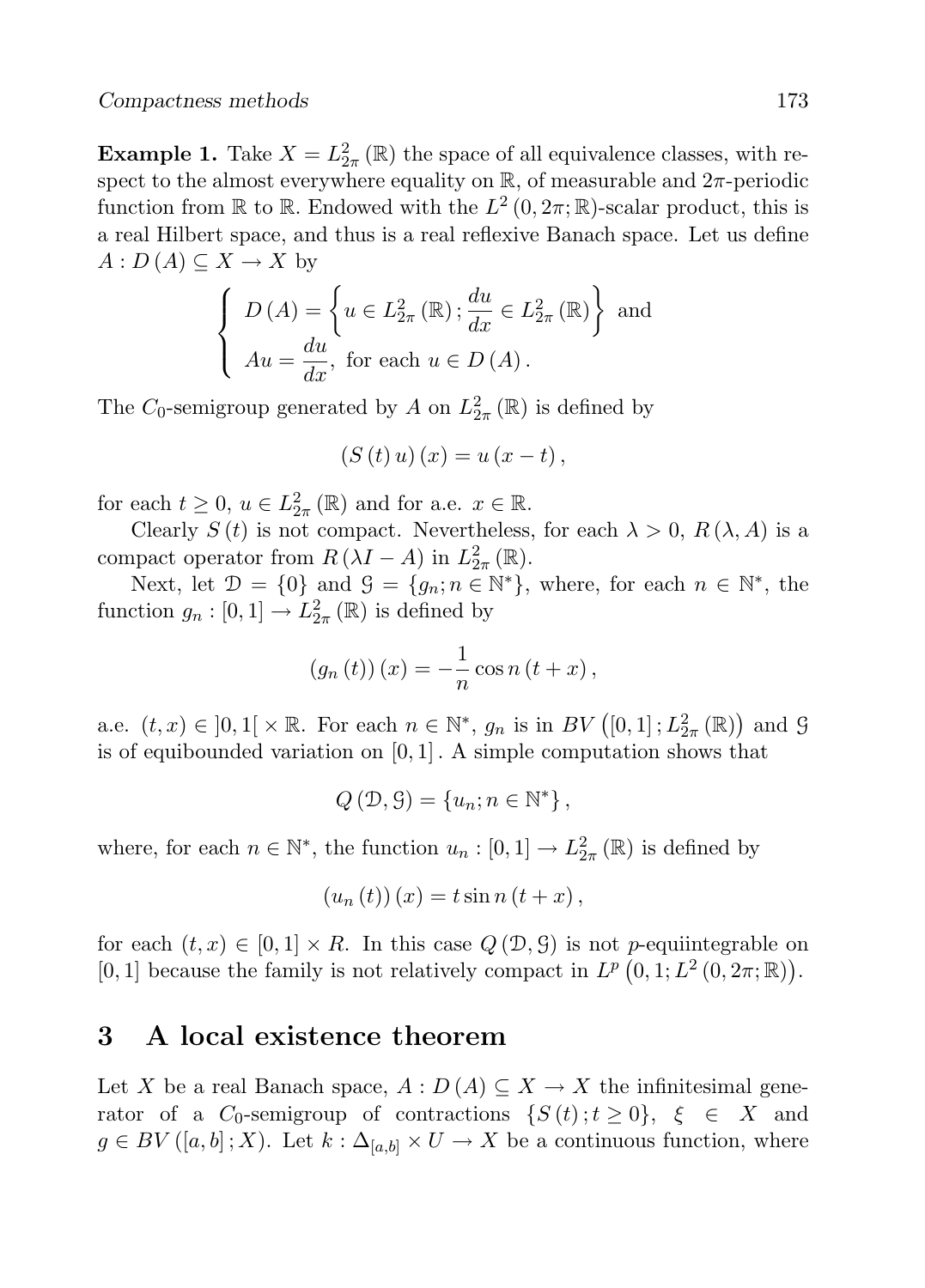$\Delta_{[a,b]} = \left\{ (s,\tau) \in \mathbb{R}^2; a \leq \tau \leq s \leq b \right\}$  and U is a nonempty and open subset in  $X$ . Let us consider the Cauchy problem  $(1)$ . The aim of this section is to prove a local existence result concerning  $\mathcal{L}^{\infty}$ -solutions for (1), by assuming that  $g, A, X$  satisfy

 $(H_0)$  For each  $t \in [a, b]$ ,  $\int_a^t S(t - s) dg (s) \in X$ . See Remark 3.

**Definition 4.** Let us assume that  $(H_0)$  holds true. A function  $u : [a, c] \to X$ ,  $a < c \leq b$ , is called an  $\mathcal{L}^{\infty}$ -solution of the problem (1) on [a, c] if

- (i) for each  $t \in [a, c]$  there exists  $u(t+0)$ ;
- (ii) for each  $t \in [a, c], (t, \tau, u(\tau + 0)) \in \Delta_{[a, c]} \times U;$
- (iii)  $t \mapsto \int_a^t k(t, \tau, u(\tau + 0)) d\tau$  is in  $L^1(a, c; X)$  and u is an  $\mathcal{L}^{\infty}$ -solution on  $[a, c]$  in the sense of Definition 2 for the following Cauchy problem

$$
\begin{cases} du = (Au) dt + dh \\ u(a) = \xi, \end{cases}
$$

where  $h : [a, c] \to X$  is defined by

$$
h(t) = \int_{a}^{t} \left( \int_{a}^{s} k(s, \tau, u(\tau + 0)) d\tau \right) ds + g(t),
$$

for all  $t \in [a, c]$ .

We define the  $\mathcal{L}^{\infty}$ -solution of (1) only on a semi-open interval [a, c] by requiring (i), (ii) (iii), except for the condition  $"t \mapsto \int_a^t k(t, \tau, u(\tau + 0)) d\tau$ is in  $L^1([a, c]; X)$ " which should be relaxed to " $t \mapsto \int_a^t k(t, \tau, u(\tau + 0)) d\tau$ is in  $L^1_{\text{loc}}([a, c[; X)]$ .

**Remark 6.** We observe that, if  $u : [a, c] \to X, a < c \leq b$  is an  $\mathcal{L}^{\infty}$ -solution of the problem (1) on  $[a, c]$ , then u satisfies hypothesis of Theorem 1. Since  $k: \Delta_{[a,b]} \times X \to X$  is continuous, then  $k(s,\tau, u(\tau+0)) = k(s,\tau, u(\tau))$  a.e. on  $\Delta_{[a,c]}$ . Thus, in Definition 4, h is given by

$$
h(t) = \int_{a}^{t} \left( \int_{a}^{s} k(s, \tau, u(\tau)) d\tau \right) ds + g(t),
$$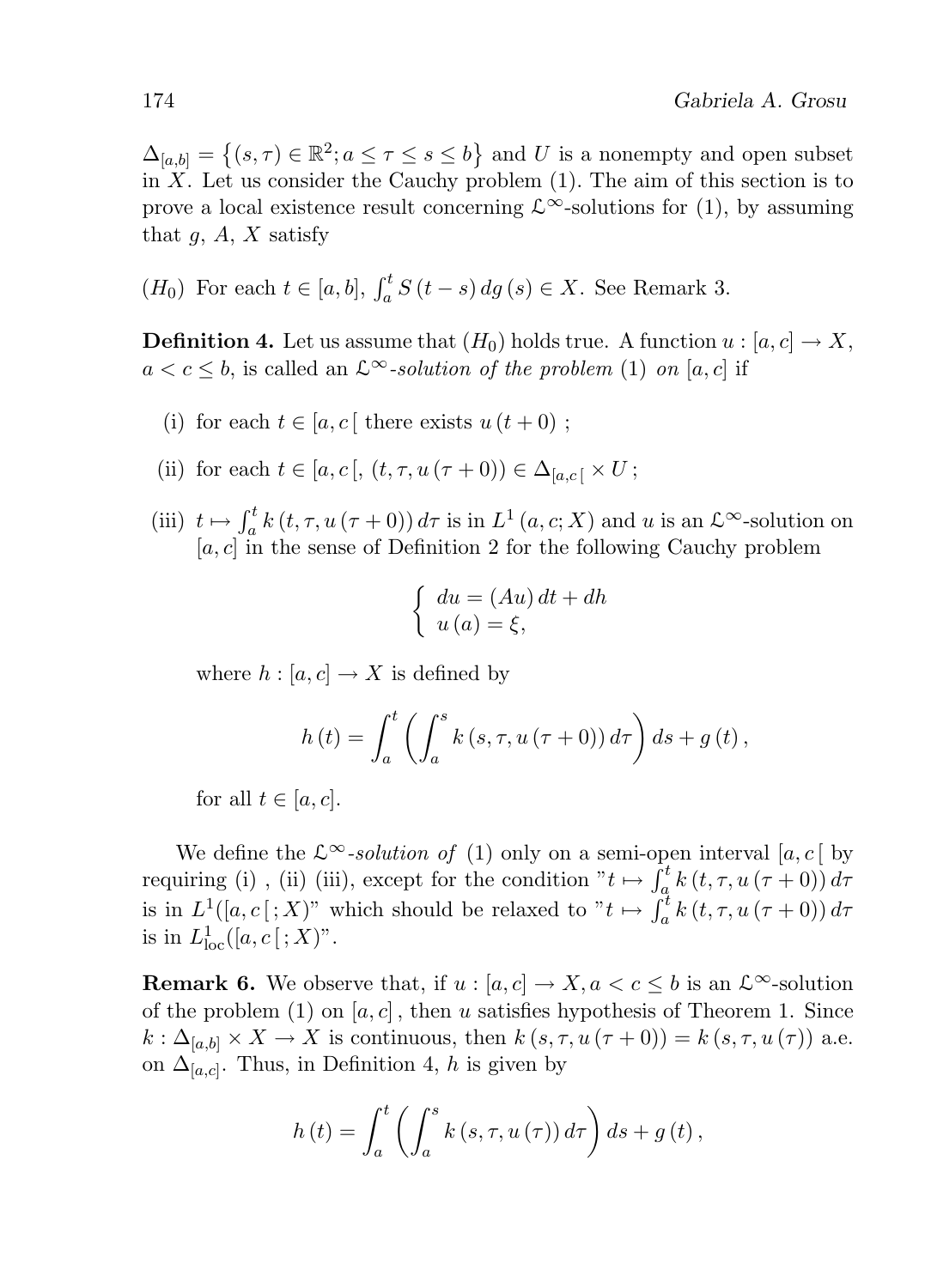for all  $t \in [a, c]$ . That is, for each  $t \in [a, c]$ , we have that

$$
u(t) = S(t-a)\xi + \int_{a}^{t} S(t-s) \left(\int_{a}^{s} k(s,\tau, u(\tau)) d\tau\right) ds +
$$

$$
+ \int_{a}^{t} S(t-s) dg(s)
$$
(14)

First, we shall prove:

**Lemma 1.** Let X be a real Banach space,  $A : D(A) \subseteq X \rightarrow X$  the infinitesimal generator of a  $C_0$  -semigroup of contractions  $\{S(t); t \geq 0\}$ , and let us assume that  $R(\lambda, A) = (\lambda I - A)^{-1}$  compact for each  $\lambda > 0$  (or equivalently for some  $\lambda > 0$ . Let  $q \in BV([a, b]; X)$  and let us assume that  $(H_0)$ holds true. Let us assume further that  $k : \Delta_{[a,b]} \times X \to X$  is continuous and bounded and, for each  $(s, \tau) \in \Delta_{[a,b]}$ , the function  $u \mapsto k(s, \tau, u)$  is uniformly continuous on X. Then, for each  $[a, c] \subset [a, b]$  and each  $\xi \in X$ , the problem (1) has at least one  $\mathcal{L}^{\infty}$ -solution on [a, c].

*Proof.* Let  $[a, c] \subset [a, b], \xi \in X, \lambda > 0$  and let us consider the delay equation

$$
\begin{cases}\nu_{\lambda}(t) = \xi & \text{for } t \in [a - \lambda, a] \\
du_{\lambda} = \left(Au_{\lambda} + \left(\int_{a}^{t} k(t, \tau, u_{\lambda}(\tau - \lambda)) d\tau\right)\right) dt + dg & \text{for } t \in [a, b].\n\end{cases}
$$
\n(15)

From  $(H_0)$  and taking into account that k is continuous, by virtue of Remark 3, we obtain that (15) has a unique  $\mathcal{L}^{\infty}$ -solution defined successively on  $[a, a + \lambda], [a + \lambda, a + 2\lambda]$ , and so on. For each  $n \in \mathbb{N}^*$ , let us denote by  $u_n$  the unique  $\mathcal{L}^{\infty}$  -solution of the problem (15) corresponding to  $\lambda = \frac{1}{n}$  $\frac{1}{n}$ , that is

$$
u_n(t) = S(t-a)\xi + \int_a^t S(t-s) \left( \int_a^s k\left(s, \tau, u_n\left(\tau - \frac{1}{n}\right) \right) d\tau \right) ds
$$

$$
+ \int_a^t S(t-s) \, dg\left(s\right), \tag{16}
$$

for each  $t \in [a, c]$ . As k is bounded, it follows that the family

$$
\mathcal{G} = \left\{ t \mapsto \int_{a}^{t} \left( \int_{a}^{s} k\left(s, \tau, u_{n}\left(\tau - \frac{1}{n}\right)\right) d\tau \right) ds + g(t) \, ; n \in \mathbb{N}^{*} \right\}
$$

is of equibounded variation.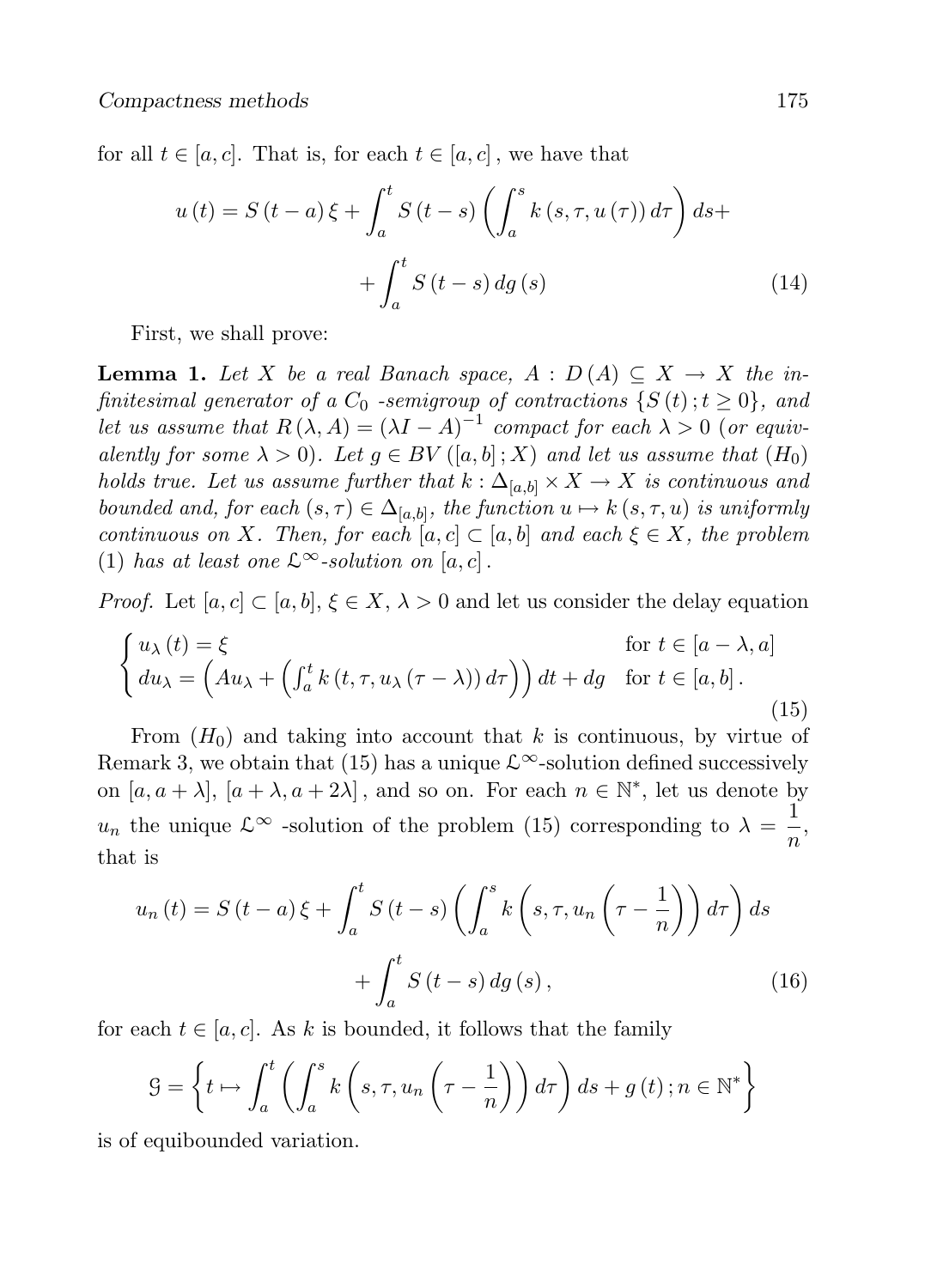We will prove that the set  $\mathcal{F} = \{u_n; n \in \mathbb{N}^*\}$  is 1-equiintegrable in  $L^p(a, c; X)$ , i.e.

$$
\lim_{h \downarrow 0} \int_{a}^{c-h} \|u_n(t+h) - u_n(t)\| \, dt = 0,\tag{17}
$$

uniformly for  $u_n \in \mathcal{F}$ . Indeed, from (16) we deduce that

$$
u_n(t+h) - u_n(t) = S(t+h-a)\xi - S(t-a)\xi
$$

$$
+ \int_a^{t+h} S(t+h-s) \left( \int_a^s k\left(s, \tau, u_n\left(\tau - \frac{1}{n}\right) \right) d\tau \right) ds
$$

$$
- \int_a^t S(t-s) \left( \int_a^s k\left(s, \tau, u_n\left(\tau - \frac{1}{n}\right) \right) d\tau \right) ds
$$

$$
+ \int_a^{t+h} S(t+h-s) dg(s) - \int_a^t S(t-s) dg(s),
$$

for each  $t \in [a, c]$  and for each  $h \in [0, c - a]$ . A simple computational argument shows that

$$
||u_n(t+h) - u_n(t)|| \le ||S(h)S(t-a)\xi - S(t-a)\xi||
$$
  
+ 
$$
||\int_a^{t+h} S(t+h-s) \left(\int_a^s k\left(s, \tau, u_n\left(\tau - \frac{1}{n}\right)\right) d\tau\right) ds
$$
  
- 
$$
\int_a^t S(t-s) \left(\int_a^s k\left(s, \tau, u_n\left(\tau - \frac{1}{n}\right)\right) d\tau\right) ds
$$
  
+ 
$$
||S(h) \int_a^t S(t-s) dg(s) - \int_a^t S(t-s) dg(s)||
$$
  
+ 
$$
||\int_t^{t+h} S(t+h-s) dg(s)||,
$$
 (18)

for each  $t \in [a, c]$  and  $h \in [0, c - a]$ .

We recall that, for each  $x \in X$ ,  $\lim_{h \downarrow 0} S(h) x = x$ . Then, for  $\xi$  fixed in X and  $t$  fixed in  $[a, c]$ , we deduce

$$
\lim_{h \downarrow 0} S(h) S(t-a) \xi = S(t-a) \xi \tag{19}
$$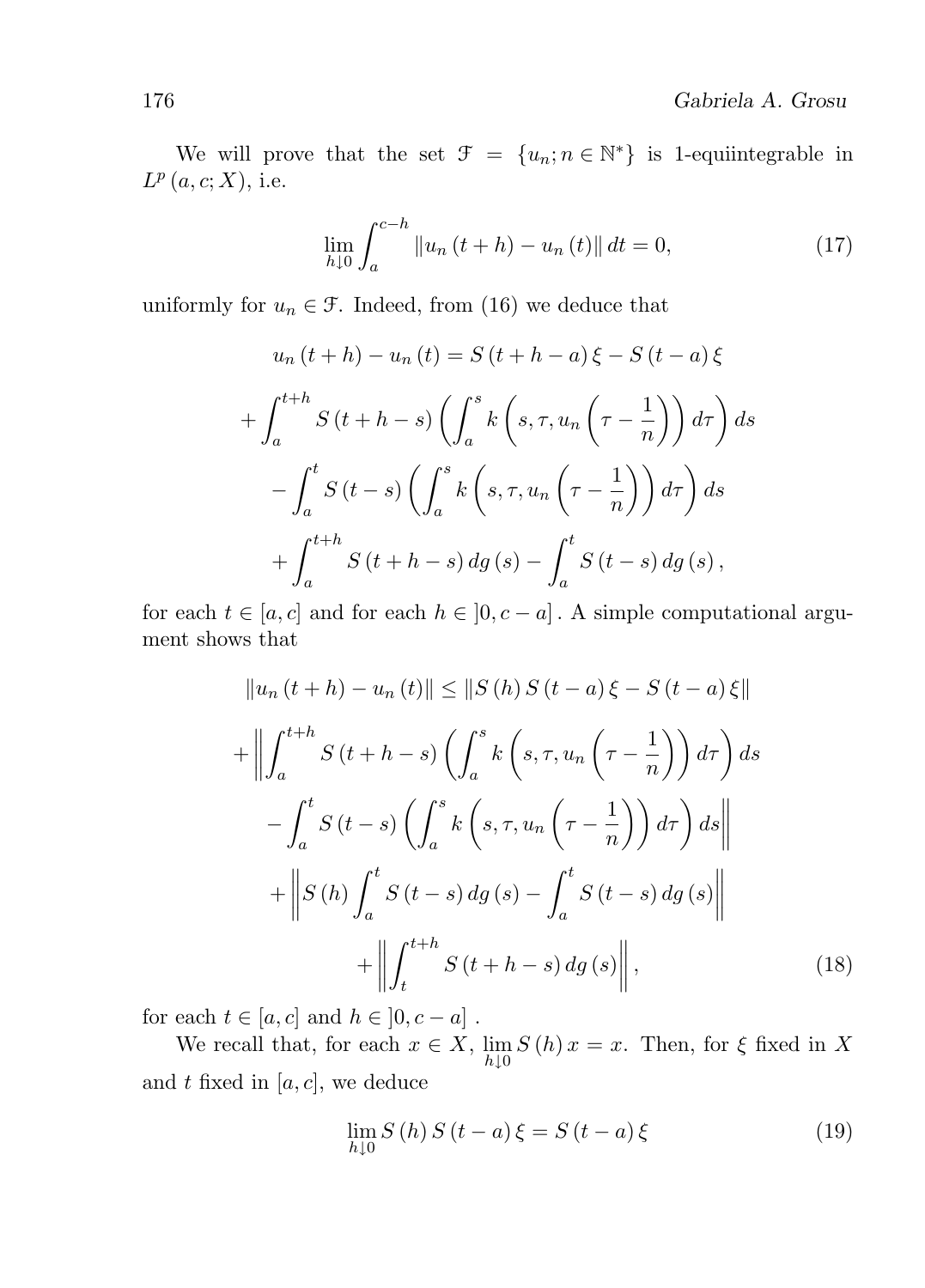and

$$
\lim_{h \downarrow 0} S(h) \int_{a}^{t} S(t - s) \, dg \, (s) = \int_{a}^{t} S(t - s) \, dg \, (s) \,. \tag{20}
$$

Let us denote by

$$
T_1(t, h) = ||S(h) S(t - a) \xi - S(t - a) \xi||
$$
  
+ 
$$
||S(h) \int_a^t S(t - s) dg(s) - \int_a^t S(t - s) dg(s) ||,
$$

for each  $t \in [a, c]$  and  $h \in [0, c - a]$ . Then, by virtue of (19), (20) and the Lebesgue Dominated Convergence Theorem, we have

$$
\lim_{h \downarrow 0} \int_{a}^{c-h} T_1(t, h) dt = 0.
$$
\n(21)

Next, let us denote by

$$
T_2(t, h) = \int_a^{t+h} S(t+h-s) \left( \int_a^s k\left(s, \tau, u_n\left(\tau - \frac{1}{n}\right) \right) d\tau \right) ds
$$

$$
- \int_a^t S(t-s) \left( \int_a^s k\left(s, \tau, u_n\left(\tau - \frac{1}{n}\right) \right) d\tau \right) ds.
$$

The change of variable  $h - s = -\theta$  in the first term of  $T_2(t, h)$  leads to

$$
T_2(t, h) = \int_{a-h}^t S(t - \theta) \left( \int_a^{h+\theta} k \left( h + \theta, \tau, u_n \left( \tau - \frac{1}{n} \right) \right) d\tau \right) d\theta
$$

$$
- \int_a^t S(t - s) \left( \int_a^s k \left( s, \tau, u_n \left( \tau - \frac{1}{n} \right) \right) d\tau \right) ds
$$

$$
= \int_{a-h}^a S(t - s) \left( \int_a^{h+s} k \left( h + s, \tau, u_n \left( \tau - \frac{1}{n} \right) \right) d\tau \right) ds
$$

$$
+ \int_a^t S(t - s) \left( \int_a^s k \left( h + s, \tau, u_n \left( \tau - \frac{1}{n} \right) \right) d\tau - \int_a^s k \left( s, \tau, u_n \left( \tau - \frac{1}{n} \right) \right) d\tau \right) ds
$$

$$
+ \int_a^t S(t - s) \left( \int_s^{s+h} k \left( h + s, \tau, u_n \left( \tau - \frac{1}{n} \right) \right) d\tau \right) ds,
$$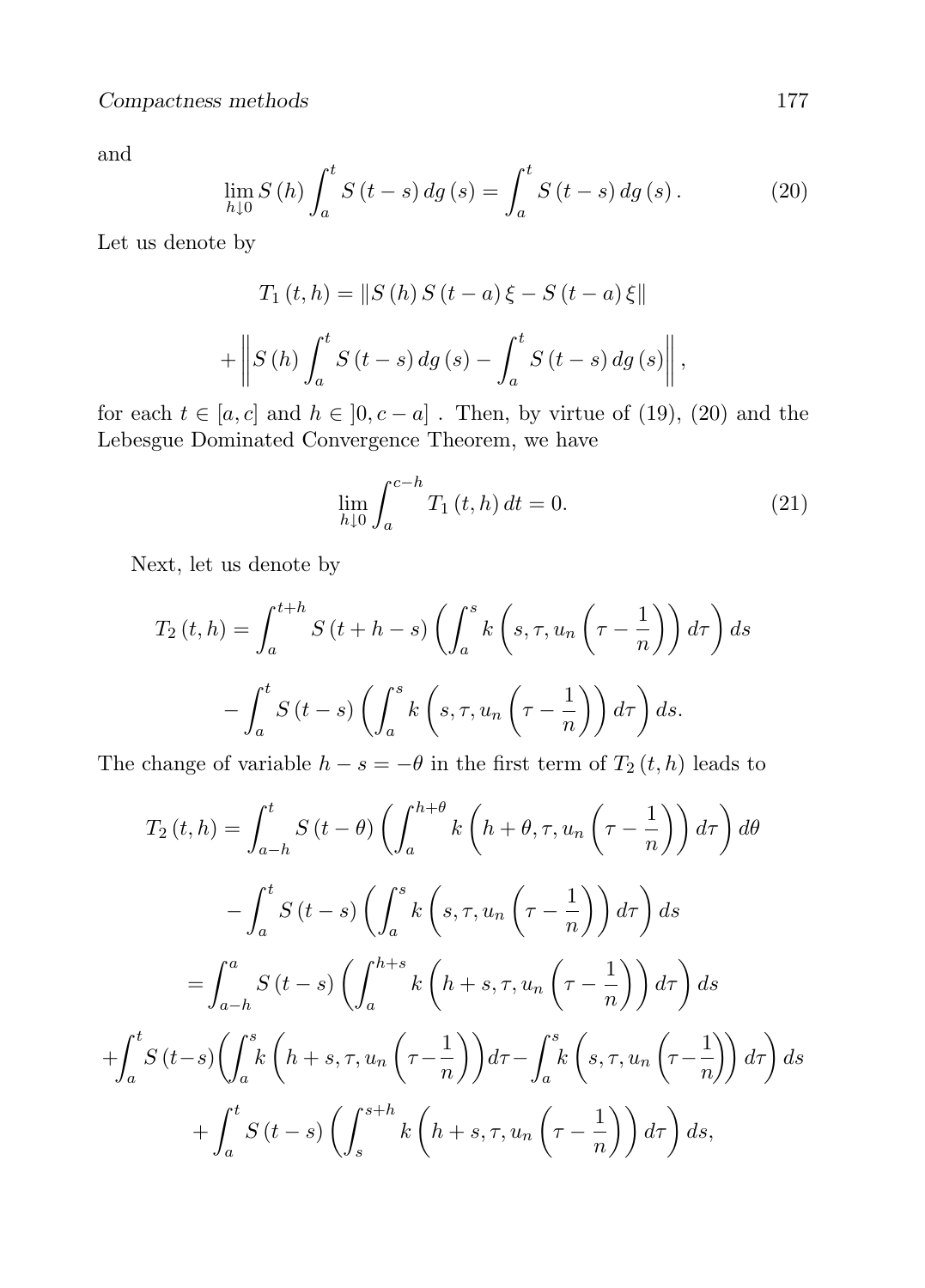and, since  $||S(t - s)||_{\mathcal{L}(X)} \leq 1$ , then

$$
||T_2(t,h)|| \leq \int_{a-h}^a \left(\int_a^{h+s} \left\| k\left(h+s,\tau,u_n\left(\tau-\frac{1}{n}\right)\right) \right\| d\tau\right) ds
$$

$$
+ \int_a^t \left(\int_a^s \left\| k\left(h+s,\tau,u_n\left(\tau-\frac{1}{n}\right)\right) - k\left(s,\tau,u_n\left(\tau-\frac{1}{n}\right)\right) \right\| d\tau\right) ds
$$

$$
+ \int_a^t \int_s^{s+h} \left\| k\left(h+s,\tau,u_n\left(\tau-\frac{1}{n}\right)\right) \right\| d\tau ds. \tag{22}
$$

Finally, let us denote by

 $T_3(t, h)$  = the last term of the right-hand side of inequality above.

Since  $\{S(t) : t \geq 0\}$  is a  $C_0$ -semigroup of contractions,  $k : \Delta_{[a,b]} \times X \to X$  is uniformly continuous in the last variable and bounded, and  $\{t \mapsto u_n (t - \frac{1}{n})\}$  $\frac{1}{n})$  ;  $n \in \mathbb{N}^*$  is bounded (see Remark 4), by virtue of the Lebesgue Dominated Convergence Theorem, we have

$$
\lim_{h \downarrow 0} \int_{a}^{c-h} T_3(t, h) dt = 0,
$$
\n(23)

uniformly for  $u_n \in \mathcal{F}$ . Using (ii) in Remark 2, we also deduce that

$$
\int_{a}^{c-h} \left\| \int_{t}^{t+h} S(t+h-s) \, dg(s) \right\| dt \le h \, Var(g, [a, c]),\tag{24}
$$

for each  $h \in [0, c - a]$ .

Then, integrating both sides from a to  $c-h$  in the inequality (18), passing to the limit for  $h \downarrow 0$ , and taking into account of (21), (23), (24), we obtain

$$
\limsup_{h \downarrow 0} \int_{a}^{c-h} \|u_n(t+h) - u_n(t)\| \le 0,
$$
\n(25)

uniformly for  $u_n \in \mathcal{F}$ . We conclude that  $\mathcal F$  satisfies (17) and then is 1-equiintegrable in  $L^p(a, c; X)$ . From Theorem 3, we deduce that, for each  $p \in [1, +\infty],$  the set  $\{u_n; n \in \mathbb{N}^*\}$  is relatively compact in  $L^p(a, c; X)$ . So, we may assume, with no loss of generality, that there exists  $\lim_{n\to\infty}u_n=u$ in  $L^1(a, c; X)$ . On the other hand, we also have  $\lim_{n \to \infty} u_n(\tau - \frac{1}{n})$  $\frac{1}{n}$  =  $u(\tau)$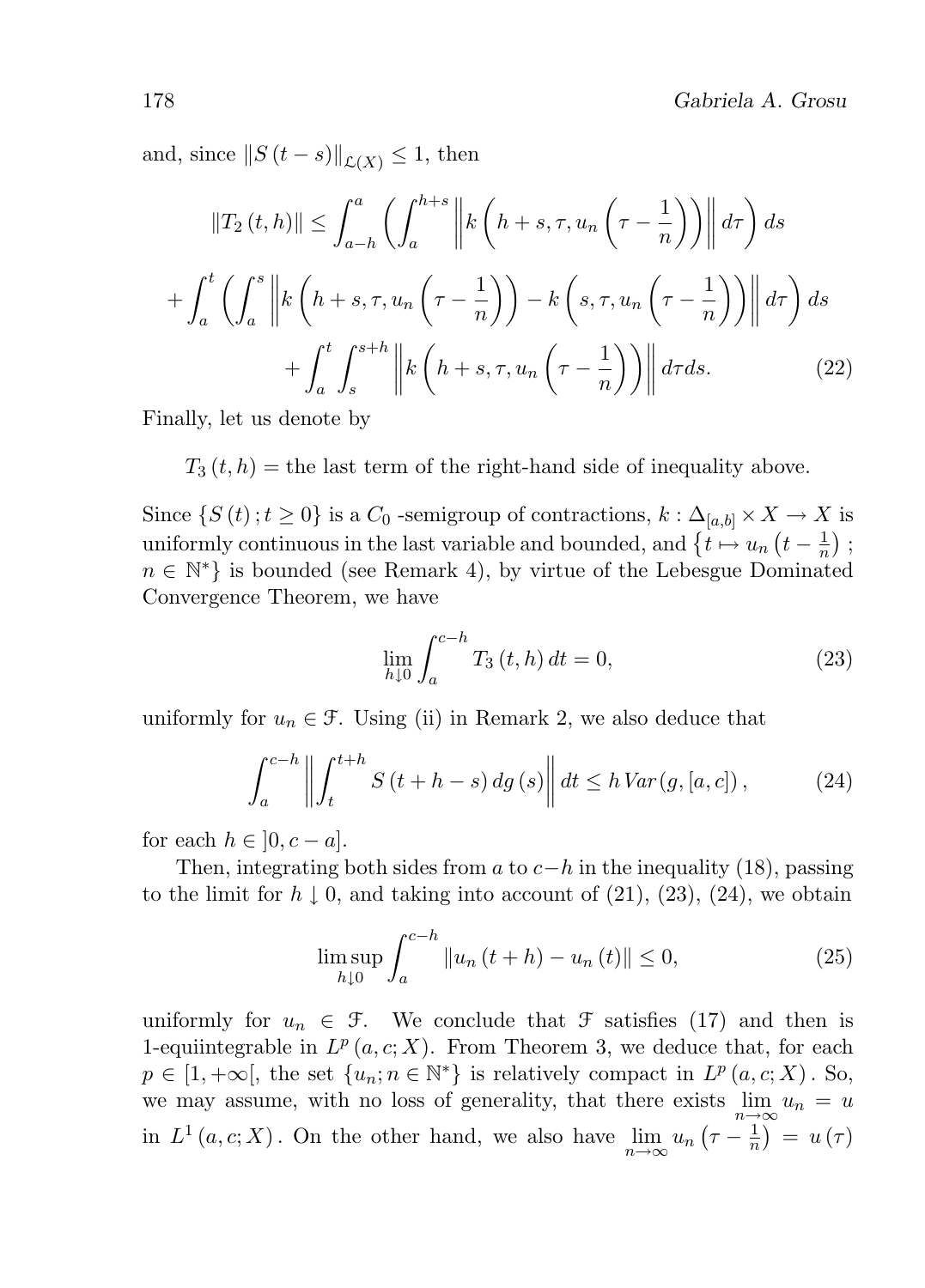a.e. for  $\tau \in [a, c]$ . Since k is continuous, and  $\{t \mapsto u_n \left(\tau - \frac{1}{n}\right)\}$  $\frac{1}{n}$ );  $n \in \mathbb{N}^*$ } is bounded (see Remark 4) by the Lebesgue Dominated Convergence Theorem, we deduce that

$$
\lim_{n \to \infty} \int_{a}^{s} k\left(s, \tau, u_{n}\left(\tau - \frac{1}{n}\right)\right) d\tau = \int_{a}^{s} k\left(s, \tau, u\left(\tau\right)\right) d\tau, \tag{26}
$$

for each  $s \in [a, c]$ . Accordingly, passing to the limit for n tending to  $+\infty$ in the equality (16), we conclude that u satisfies (6), and thus it is an  $\mathcal{L}^{\infty}$ -solution of the problem  $(1)$  on  $[a, c]$ . The proof is complete.  $\Box$ 

**Theorem 4.** Let  $X$  be a real Banach space,  $U$  a nonempty and open subset in X,  $A: D(A) \subseteq X \rightarrow X$  the infinitesimal generator of a  $C_0$ -semigroup of contractions  $\{S(t); t \geq 0\}$ , with  $R(\lambda, A) = (\lambda I - A)^{-1}$  compact for each  $\lambda > 0$  (equivalently, for some  $\lambda > 0$ ) and let  $g \in BV([a, b]; X)$ . Let us assume that  $(H_0)$  holds true. Let us further assume that  $k : \Delta_{[a,b]} \times X \to X$  is continuous, bounded and, for each  $(s, \tau) \in \Delta_{[a,b]}$ , the function  $u \mapsto k(s, \tau, u)$ is uniformly continuous on X. Then, for each  $\xi \in X$  with

$$
g(a+0)-g(a)+\xi\in U,
$$

there exists  $c_1 > a$  with  $[a, c_1] \subset [a, b]$  such that the problem (1) has at least one  $\mathcal{L}^{\infty}$ -solution on  $[a, c_1]$ .

*Proof.* Let  $\xi \in X$  with  $g(a + 0) - g(a) + \xi \in U$ , and let us denote by  $\eta = g(a+0) - g(a) + \xi$ . Since U is open and k is continuous, there exist  $r > 0$  and  $M > 0$  such that  $B(\eta, r) \subset U$  and

$$
||k(s, \tau, u)|| \le M,\t(27)
$$

for each  $(s, \tau, u) \in \Delta_{[a,b]} \times B(\eta, r)$ . Let us define  $\rho : X \to X$  by

$$
\rho(y) = \begin{cases} y & \text{for } y \in B(\eta, r) \\ \frac{1}{\|y - \eta\|} (y - \eta) + \eta & \text{for } y \in X \setminus B(\eta, r) \end{cases}
$$

Clearly  $\rho$  maps X to  $B(\eta, r)$  and is continuous. Now, let us define the mapping  $k_r : \Delta_{[a,b]} \times X \to X$  by

$$
k_r(s, \tau, u) = k(s, \tau, \rho(u)),
$$
\n(28)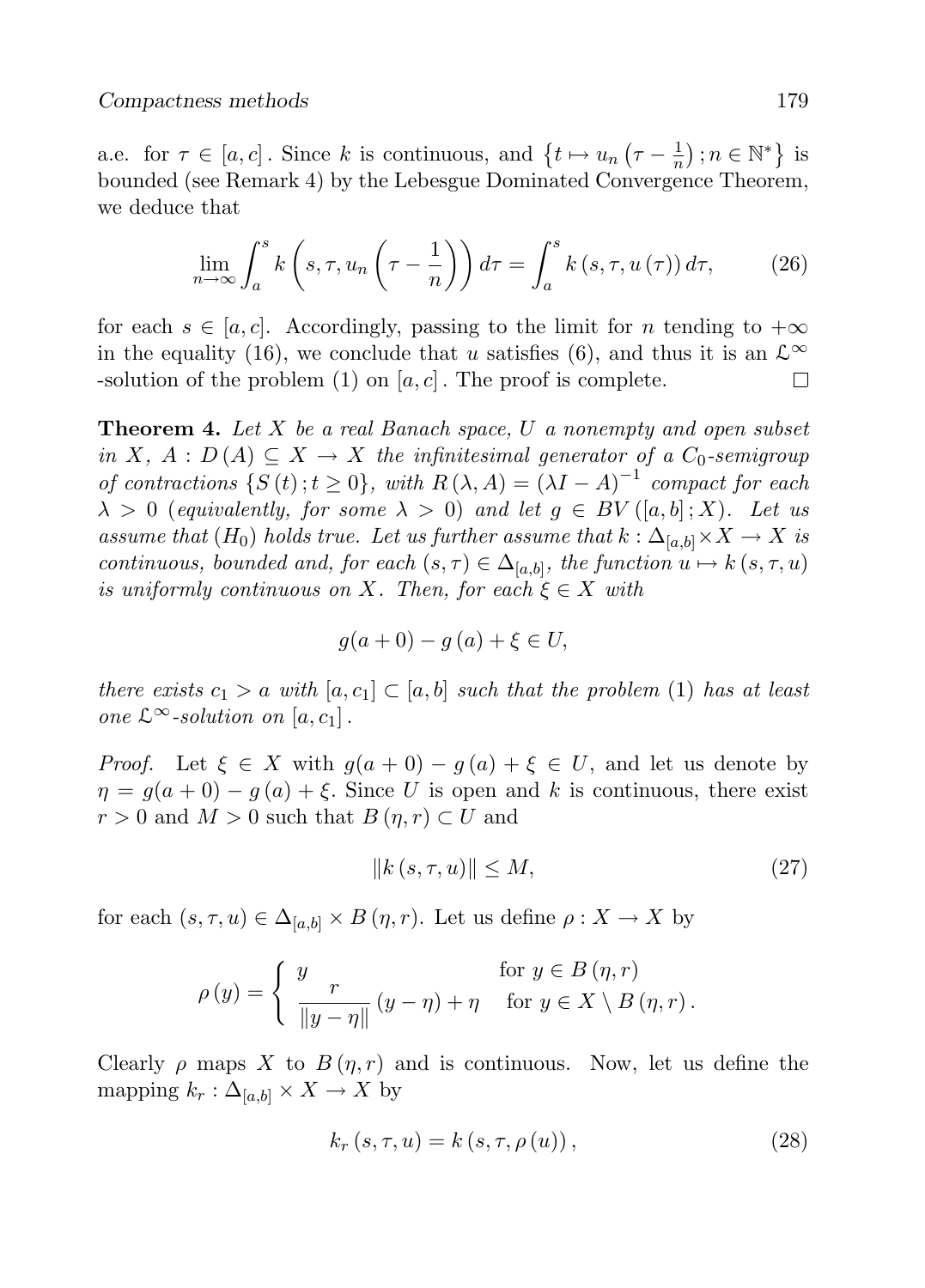for each  $(s, \tau) \in \Delta_{[a,b]}$  and  $u \in X$ . From (27), we conclude that  $k_r$  is bounded. Moreover, since  $k$  is a continuous function which is uniformly continuous in the last variable it follows that  $k_r$  is a continuous function which is uniformly continuous in the last variable. From Lemma 1, we know that the Cauchy problem

$$
\begin{cases}\n du = \left( Au + \int_{a}^{t} k_r(t, \tau, u(\tau)) d\tau \right) dt + dg \\
 u(a) = \xi\n\end{cases}
$$
\n(29)

has at least one  $\mathcal{L}^{\infty}$ -solution,  $u : [a, b] \to X$ .

We will prove that this  $\mathcal{L}^{\infty}$ -solutions is in fact an  $\mathcal{L}^{\infty}$ -solution on [a, c<sub>1</sub>], with  $c_1 < b$  of the problem (1) in the sense of Definition 4. Indeed, by virtue of Theorem 1, it follows that  $u(t+0) = u(t)$  a.e. on [a, b]. But  $k_r$  is continuous and accordingly

$$
\int_{a}^{t} \left( \int_{a}^{s} k(s, \tau, u(\tau + 0)) d\tau \right) ds = \int_{a}^{t} \left( \int_{a}^{s} k(s, \tau, u(\tau)) d\tau \right) ds,
$$

for each  $t \in [a, b]$ . Since  $u(a) = \xi$ , by Theorem 1, we have that

$$
u(\tau) - \eta = u(\tau) - g(a+0) + g(a) - \xi = u(\tau) - u(a+0).
$$

Then, taking into account that  $\lim u(\tau) = u(a+0)$ , it follows that there  $\tau | a$ exists  $c_1 \in [a, b]$  such that, for each  $\tau \in [a, c_1]$ , we have

$$
||u(\tau)-\eta||
$$

i.e.  $(t, \tau, u(\tau)) \in \Delta_{]a,c_1[} \times B(\eta, r) \subset \Delta_{]a,c_1[} \times U$ . Since u is piecewise continuous at least to the right on [a, c<sub>1</sub>] and  $(a, a, g (a + 0) - g (a) + \xi) \in \Delta_{[a, c_1]} \times U$ , it follows that  $(t, \tau, u(\tau)) \in \Delta_{[a,c_1]} \times U$ . But in this case  $\rho(u(\tau + 0)) =$  $u(\tau+0)$  for each  $t \in [a, c_1]$ , and consequently  $k_r(s, \tau, u(\tau+0))$  must coincide with  $k(s, \tau, u(\tau + 0))$ , for each  $(s, \tau) \in \Delta_{[a,c_1]}$ . Hence the function  $u : [a, c_1] \to X$  is an  $\mathcal{L}^{\infty}$ -solution of the problem (1) in the sense of Definition 4, as claimed.  $\Box$ 

## 4 Continuation of  $\mathcal{L}^{\infty}$ -Solutions

In this section we study some problems concerning noncontinuable  $\mathcal{L}^{\infty}$ solutions for the integro-differential equation with measures (1), by assuming that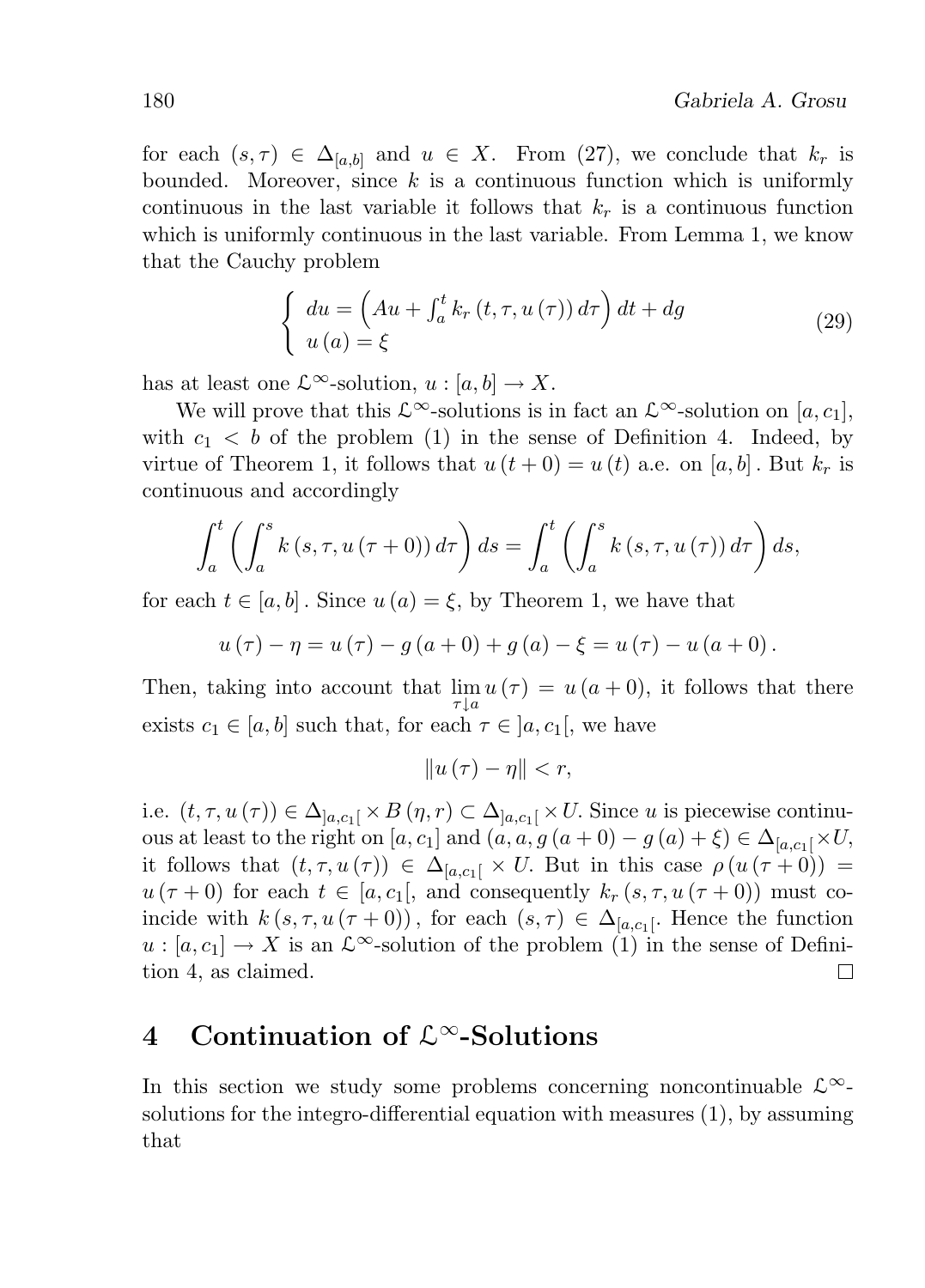- $(H_1)$  X is a real Banach space,  $(a, \xi) \in \mathbb{R} \times X$  and  $g \in BV(\mathbb{R}; X);$
- $(H_2)$   $A: D(A) \subseteq X \rightarrow X$  is the infinitesimal generator of a  $C_0$ -semigroup of contraction  $\{S(t); t \ge 0\}$ , with  $R(\lambda, A) = (\lambda I - A)^{-1}$  compact operator for each  $\lambda > 0$  (equivalently, for some  $\lambda > 0$ );
- $(H_3)$   $k : \Delta_{[a,b]} \times U \to X$  is a continuous function, where

$$
\Delta_{[a,b]} = \left\{ (s,\tau) \in \mathbb{R}^2; a \le \tau \le s \le b \right\},\
$$

and U is a nonempty and open subset in X. Moreover, for each  $(s, \tau) \in$  $\Delta_{[a,b]}$ , the function  $u \mapsto k(s,\tau, u)$  is uniformly continuous on X.

We assume that g, A, X satisfy, in addition, the hypothesis  $(H_0)$ .

Unlike the classical case of mild, or  $C^0$ -solutions, in this framework there are two concepts of non-continuable solutions. We begin with the definition of the corresponding two types of continuable  $\mathcal{L}^{\infty}$ -solutions.

**Definition 5.** An  $\mathcal{L}^{\infty}$ -solution  $u : \mathbb{I} \to X$  of (1), with  $\mathbb{I} = [a, c]$   $(\mathbb{I} = [a, c])$ ,  $a < c \leq b$   $(a < c < b)$  is *continuable* if there exists another  $\mathcal{L}^{\infty}$  -solution of (1),  $v : [a, c_1] \rightarrow X$ , with  $c_1 \geq c$  ( $c_1 > c$ ), such that  $u(t) = v(t)$ , for each  $t \in \mathbb{I}$ . If  $b > c$ , the  $\mathcal{L}^{\infty}$ -solution u is called *strictly continuable*. An  $\mathcal{L}^{\infty}$ -solution is called *saturated* (*noncontinuable*) if it is not continuable. If the projection of  $\Delta_{[a,b]} \times U$  on R contains R<sub>+</sub>, an  $\mathcal{L}^{\infty}$ -solution u is called global if it is defined on  $[a, +\infty]$ .

Using a very similar proof with that of Lemma 4.1 in Grosu [15], we deduce:

**Lemma 2.** Assume that  $(H_0)$ ,  $(H_1)$ ,  $(H_2)$ , and  $(H_3)$  are satisfied. An  $\mathcal{L}^{\infty}$ . solution,  $u : [a, c] \rightarrow X$ , of (1) is

(i) continuable with  $c_1 = c$  if and only if there exists

$$
u^*(c-0) = \lim_{h \downarrow 0} S(h) u(c-h)
$$

and

$$
g(c+0) - g(c-0) + u^*(c-0) \notin U;
$$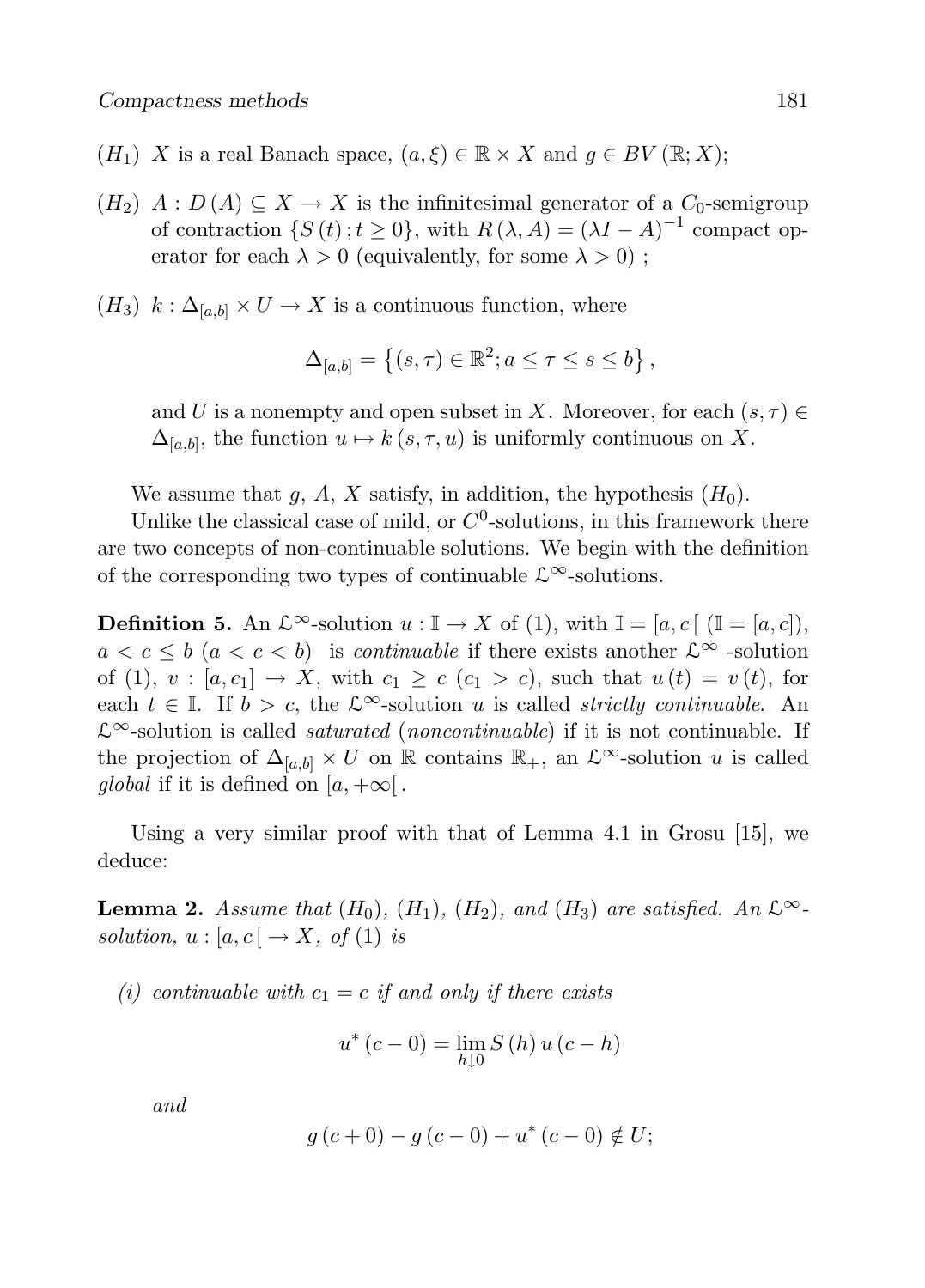(ii) strictly continuable if and only if there exists

$$
u^*(c-0) = \lim_{h \downarrow 0} S(h) u(c-h)
$$

and

$$
g(c+0) - g(c-0) + u^*(c-0) \in U;
$$

Remark 7. By Lemma 2, we observe that, in contrast with the case of the strong solutions or  $C_0$ -solutions, where each saturated solution were necessarily defined on an interval of the form [a, c ], here there exists saturated  $\mathcal{L}^{\infty}$ - solutions of the problem (1) which are defined on a closed interval  $[a, c]$ . This happens if  $g(c+0) - g(c-0) + u^*(c-0) \notin U$ .

By virtue of Theorem 1, if, in addition, either the semigroup generated by A is continuous from  $]0, \infty[$  to  $\mathcal{L}(X)$  in the uniform operator topology, or it can be imbedded into a group, then there exists  $u(c-0) = u^*(c-0)$ . Next, we focus our attention on strictly continuable  $\mathcal{L}^{\infty}$ -solution.

**Proposition 2.** Assume that  $(H_0)$ ,  $(H_1)$ ,  $(H_2)$ , and  $(H_3)$  are satisfied. Let  $u : [a, c] \to X$  an  $\mathcal{L}^{\infty}$ -solution of (1). If  $c < +\infty$  and  $t \mapsto \int_a^t k(t, \tau, u(\tau+0)) d\tau$ is in  $L^1(a,c;X)$ , then there exists

$$
u^*(c-0) = \lim_{h \downarrow 0} S(h) u(c-h).
$$

*Proof.* We know that the  $\mathcal{L}^{\infty}$ -solution u verifies

$$
u(t) = S(t-a)\xi + \int_{a}^{t} S(t-s) \left( \int_{a}^{s} k(s,\tau, u(\tau+0)) d\tau \right) ds
$$

$$
+ \int_{a}^{t} S(t-s) dg(s),
$$

for each  $t \in [a, c]$ , and then

$$
S(h) u (c - h) = S(c - a) \xi + \int_{a}^{c - h} S(c - s) \left( \int_{a}^{s} k (s, \tau, u(\tau + 0)) d\tau \right) ds
$$

$$
+ \int_{a}^{c - h} S(c - s) dg (s).
$$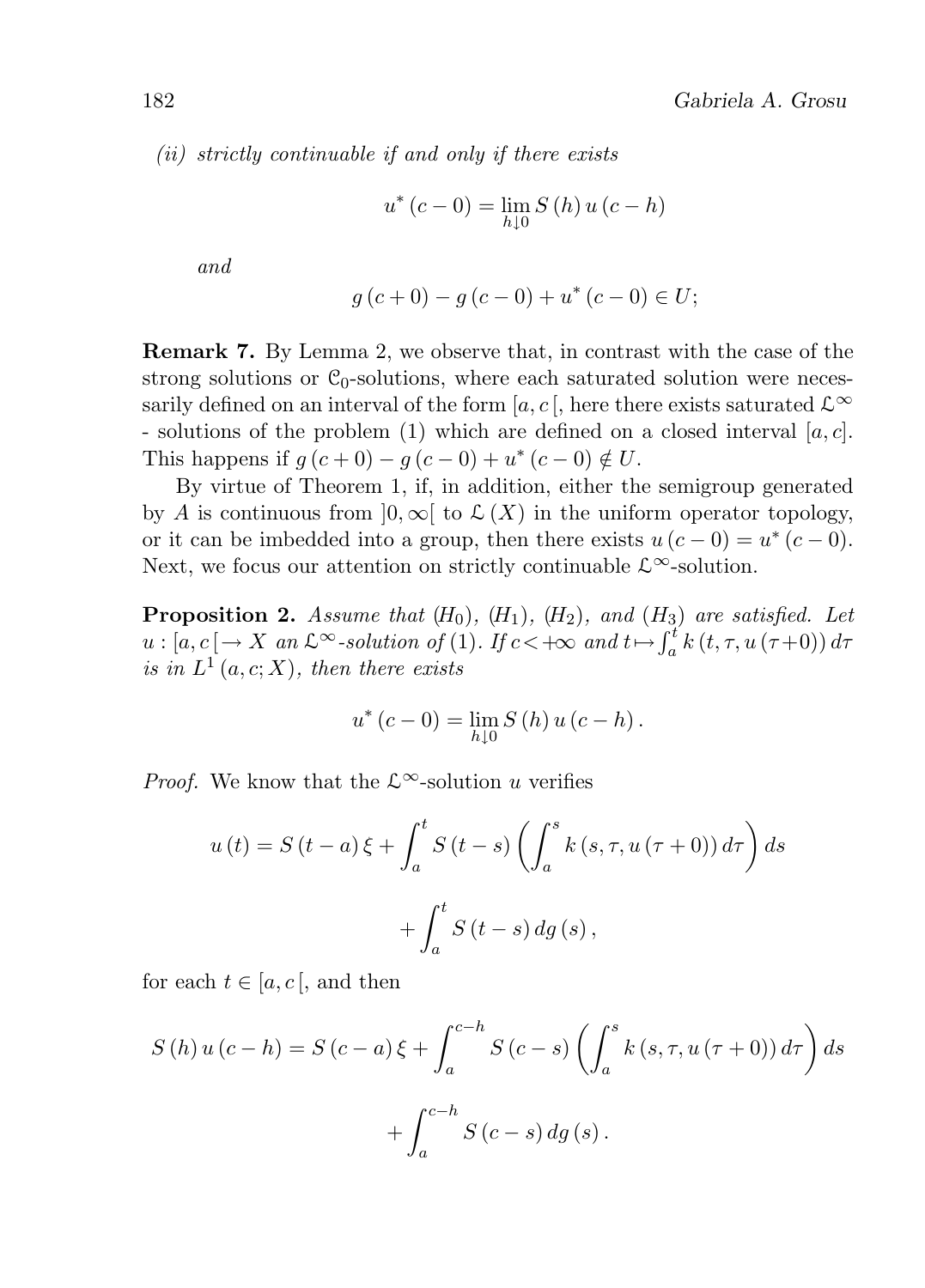The first and the second terms in the right side of the equality above have limit when h tends to 0, because  $t \mapsto \int_a^t k(t, \tau, u(\tau + 0)) d\tau$  is in  $\mathcal{L}^1(a, c; X)$ . It remains to show that there exists

$$
\lim_{h\downarrow 0}\int_{a}^{c-h}S\left(c-s\right)dg\left(s\right).
$$

But this is a direct consequence of Theorem 1.

**Remark 8.** The hypothesis " $t \mapsto \int_a^t k(t, \tau, u(\tau + 0)) d\tau$  is in  $L^1(a, c; X)$ " in Proposition 2 can be replaced with either  $"t \mapsto \int_a^t k(t, \tau, u(\tau)) d\tau$  is in  $L^1(a, c; X)$ " or " $t \mapsto \int_a^t k(t, \tau, u^*(\tau - 0)) d\tau$  is in  $L^1(a, c; X)$ ". This follows because, by Theorem 1, these three mappings coincide a.e. on  $[a, b]$ .

**Theorem 5.** Assume that  $(H_0)$ ,  $(H_1)$ ,  $(H_2)$ , and  $(H_3)$  are satisfied. If  $u : \mathbb{J} \to X$  is an  $\mathcal{L}^{\infty}$ -solution of (1), with  $\mathbb{J} = [a, c]$  or  $\mathbb{J} = [a, c]$ , then either u is saturated, or it can be extended up to a saturated one.

The proof is an consequence of Zorn's Lemma and therefore we do not give details.

By Theorem 4 and Theorem 5, it follows that:

**Corollary 1.** Assume that  $(H_0)$ ,  $(H_1)$ ,  $(H_2)$ , and  $(H_3)$  are satisfied. Then, for each  $(a, \xi) \in \mathbb{R} \times X$  with

$$
g(a+0) - g(a) + \xi \in U
$$
,

the problem (1) has at least one saturated  $\mathcal{L}^{\infty}$ -solution.

Next, we assume that

 $(H_3^{\infty})$   $k: \Delta_{[a,+\infty[} \times U \to X \text{ is a continuous function, where})$ 

$$
\Delta_{[a,+\infty[} = \left\{ (s,\tau) \in \mathbb{R}^2; a \le \tau \le s < +\infty \right\},\
$$

and U is a nonempty and open subset in X. Moreover, for each  $(s, \tau) \in$  $\Delta_{[a,+\infty[}$ , the function  $u \mapsto k(s,\tau,u)$  is uniformly continuous on X.

**Theorem 6.** Assume that  $(H_0)$ ,  $(H_1)$ ,  $(H_2)$ , and  $(H_3^{\infty})$  are satisfied. In addition, let us assume that k maps bounded subset in  $\Delta_{[a,+\infty[} \times U]$  into bounded subset in X. Let  $u : [a, c] \to X$  be a saturated  $\mathcal{L}^{\infty}$ -solution of (1). Then either :

 $\Box$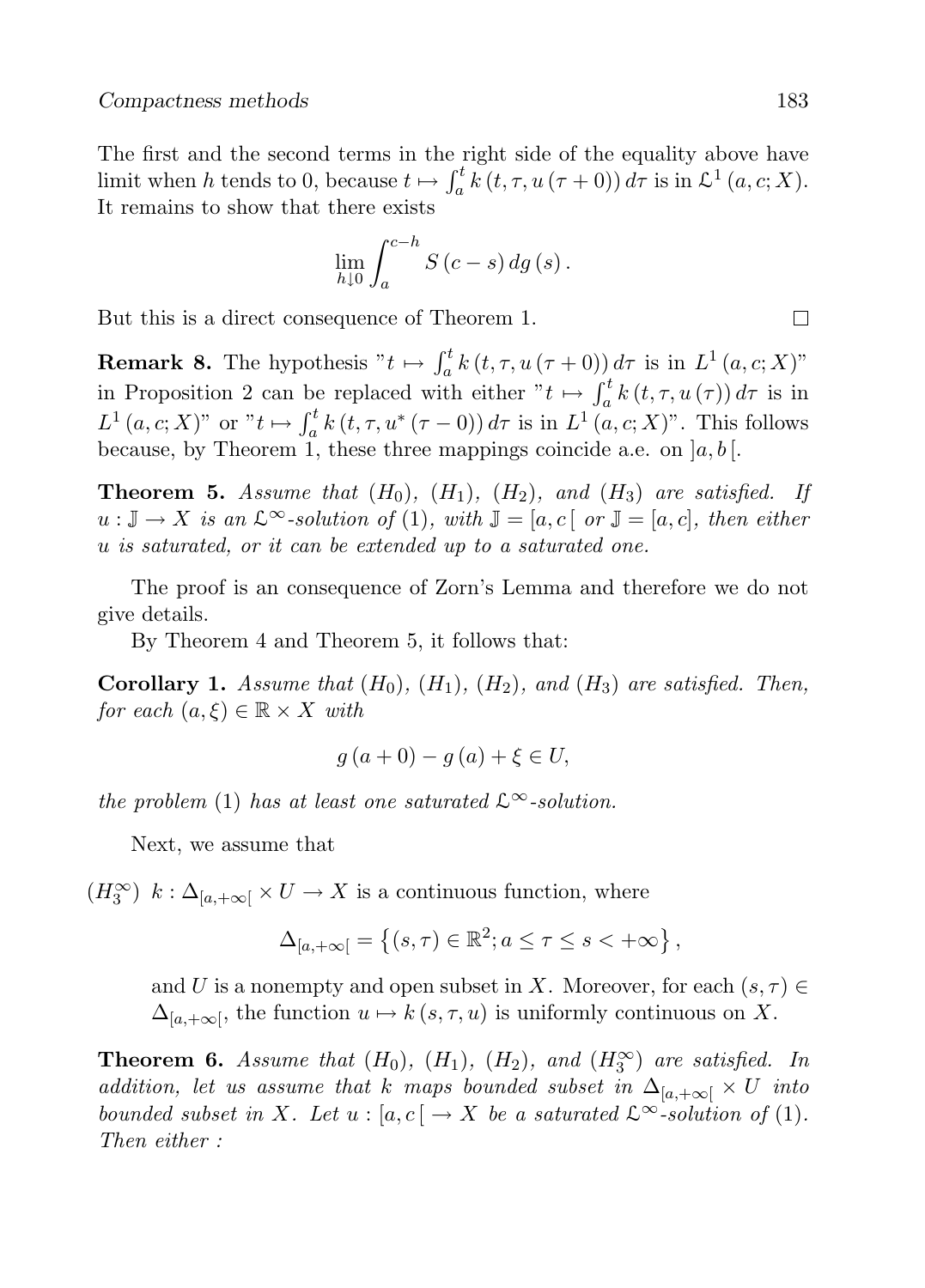(i)  $t \mapsto u(t + 0)$  is unbounded on [a, c] and, if  $c < +\infty$ , there exists

$$
\lim_{t \uparrow c} \|u(t+0)\| = +\infty,
$$

or

- (ii)  $t \mapsto u(t + 0)$  is bounded on [a, c] and it is global, i.e.  $c = +\infty$ , or
- (iii)  $t \mapsto u(t + 0)$  is bounded on [a, c], is non-global and, in this case, there exists

$$
u^*(c-0) = \lim_{h \downarrow 0} S(h) u(c-h)
$$

and

$$
g(c+0) - g(c-0) + u^*(c-0) \notin U.
$$

The proof follows the very same lines as those in the proof of Theorem 4.2 in, Grosu [15] and therefore we omit it.

**Corollary 2.** Assume that  $(H_0)$ ,  $(H_1)$ ,  $(H_2)$ , and  $(H_3^{\infty})$  with  $U = X$  are satisfied. Further, let us assume that  $k : \Delta_{[a,+\infty[} \times X \to X$  maps bounded subset in  $\Delta_{[a,+\infty[} \times X$  into bounded subset in X. Then, each saturated  $\mathcal{L}^{\infty}$ solution  $u : [a, c] \to X$  of (1) is either global, or it is not global, and in this case there exists

$$
\lim_{t \uparrow c} \|u(t+0)\| = +\infty.
$$

We can reformulate

**Corollary 3.** Assume that  $(H_0)$ ,  $(H_1)$ ,  $(H_2)$ , and  $(H_3^{\infty})$  with  $U = X$  are satisfied. Further, let us assume that  $k : \Delta_{[a,+\infty[} \times X \to X$  maps bounded subset in  $\Delta_{[a,+\infty[} \times X]$  into bounded subset in X. Then a necessary and sufficient condition in order that an  $\mathcal{L}^{\infty}$  -solution  $u : [a, c] \to X$  for (1) be strictly continuable is that  $c < +\infty$  and  $t \mapsto u(t+0)$  be bounded on [a, c ].

We conclude this section by noticing that, whenever  $k$  is bounded, each saturated solution is global, i.e. defined on  $[a, +\infty]$ . Namely, we have

**Theorem 7.** Assume that  $(H_0)$ ,  $(H_1)$  with  $a > 0$ ,  $(H_2)$ , and  $(H_3^{\infty})$  with  $U = X$  are satisfied. Assume that there exists  $M > 0$  such that

$$
||k(s, \tau, u)|| \le M,
$$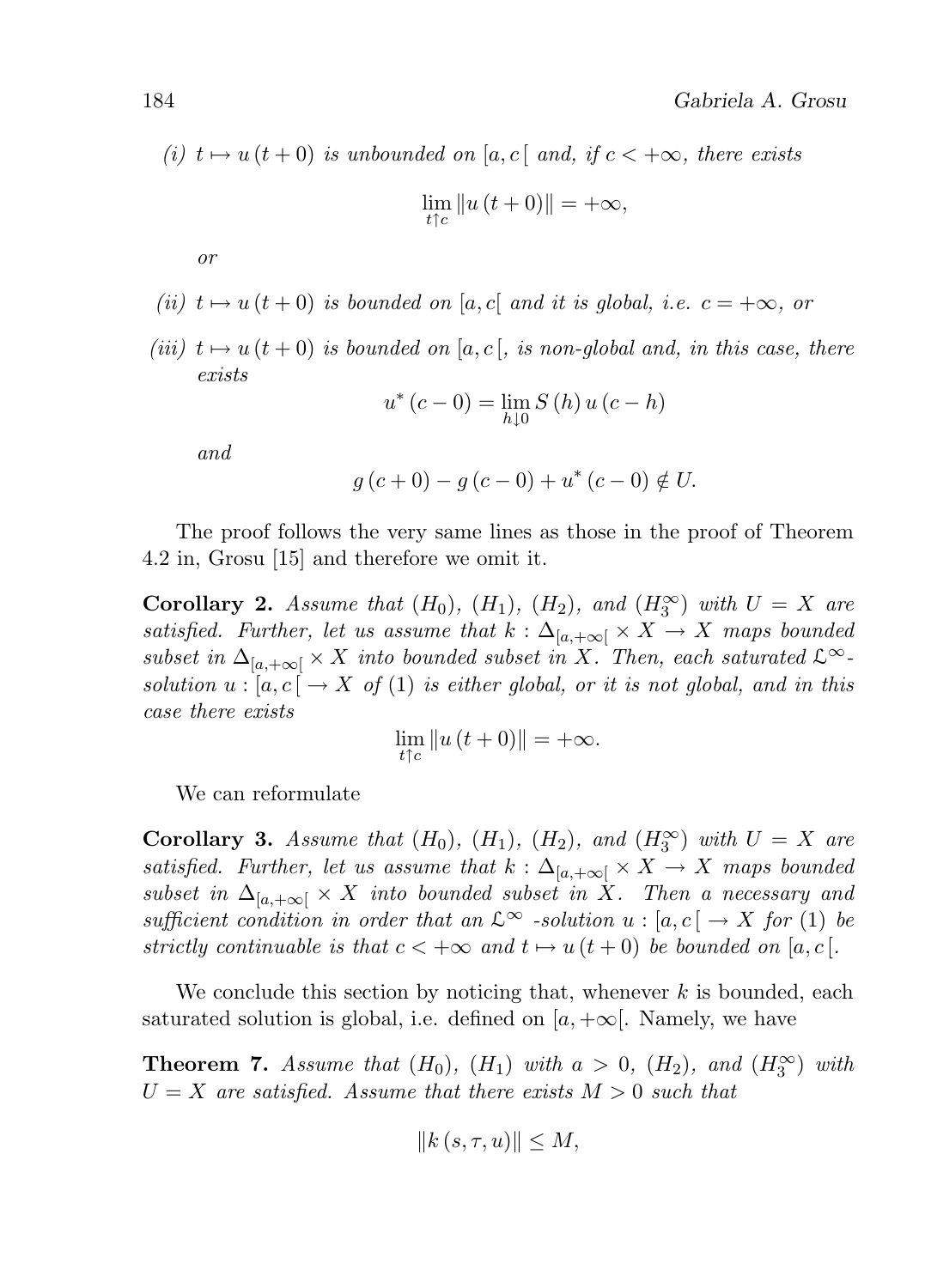for each  $(s, \tau, u) \in \Delta_{[a, +\infty[} \times X]$ . Then, for each  $(a, \xi) \in \mathbb{R}_+ \times X$ , the problem (1) has at least one global  $\mathcal{L}^{\infty}$ -solution  $u : [a, +\infty] \to X$  (or, for each  $(a, \xi) \in \mathbb{R}_+ \times X$ , we have that each saturated  $\mathcal{L}^{\infty}$  -solution  $u : [a, c] \to X$ of (1) is global, i.e.,  $c = +\infty$ ).

*Proof.* By Corollary 1, the problem (1) has at least one saturated  $\mathcal{L}^{\infty}$ solution  $u : [a, c] \to X$ . To complete the proof, is suffices to show that  $c = +\infty$ . To this aim, let us assume by contradiction that  $c < +\infty$ . By Definition 4 of  $\mathcal{L}^{\infty}$ -solution for (1), by Theorem 1 and Remark 1, and by the boundedness hypothesis on  $k$ , we deduce

$$
||u(t+0)|| \le ||S(t-a)\xi||
$$
  
+  $\int_{a}^{t} ||S(t-s)||_{\mathcal{L}(X)} \left( \int_{a}^{s} ||k(s,\tau, u(\tau+0))|| d\tau \right) ds + ||\int_{a}^{t+0} S(t-s) dg(s)|$   

$$
\le ||\xi|| + \int_{a}^{t} \int_{a}^{s} M d\tau ds + Var(g, [a, c])
$$
  

$$
\le ||\xi|| + M \frac{(c-a)^{2}}{2} + Var(g, [a, c]),
$$

for each  $t \in [a, c]$ . That is  $t \mapsto u(t + 0)$  is bounded on  $[a, c]$ . By Corollary 3, we conclude that  $u$  is strictly continuable, thereby contradicting the hypothesis. This contradiction can be eliminated only if  $c = +\infty$ . This completes the proof.  $\Box$ 

### 5 An Example

Let  $X = L_{2\pi}^2(\mathbb{R})$  the space of all equivalence classes, with respect to the almost everywhere equality on  $\mathbb{R}$ , of measurable and  $2\pi$ -periodic function from  $\mathbb R$  to  $\mathbb R$ . Endowed with the  $L^2(0, 2\pi; \mathbb R)$ -scalar product, this is a real Hilbert space, and thus is a real reflexive Banach space. Let us define  $A$ :  $D(A) \subseteq X \to X$  by

$$
\begin{cases}\nD(A) = \left\{ u \in L_{2\pi}^2(\mathbb{R}) \, ; \frac{du}{dx} \in L_{2\pi}^2(\mathbb{R}) \right\} \text{ and} \\
Au = \frac{du}{dx}, \text{ for each } u \in D(A).\n\end{cases}
$$

Let  $\xi \in L^2_{2\pi}(\mathbb{R})$ .

 $\begin{array}{c} \hline \textbf{1} \\ \textbf{2} \\ \textbf{3} \\ \textbf{4} \end{array}$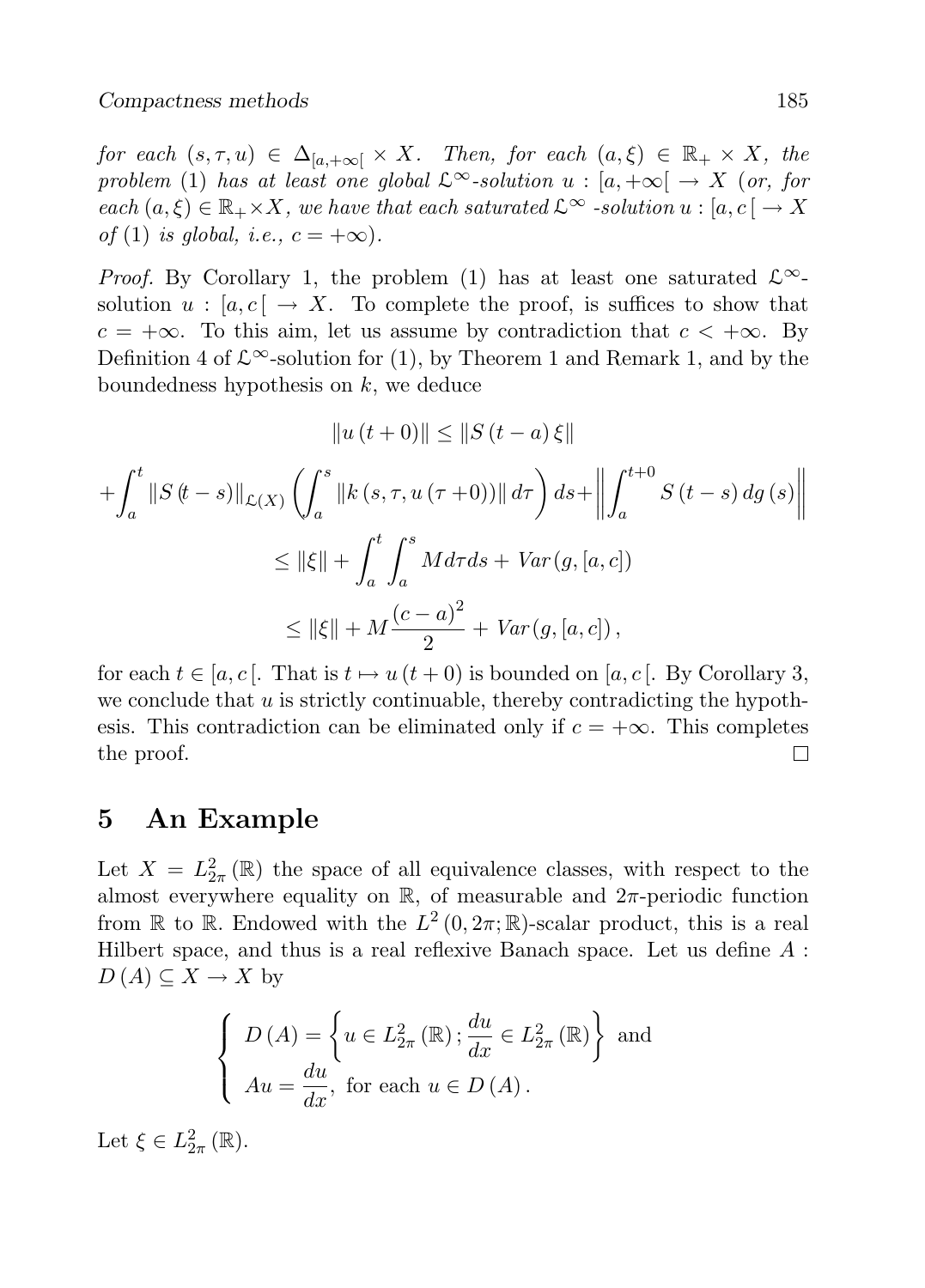Let  $k : \Delta_{[0,+\infty[} \times U \to X$  be a continuous function, where

$$
\Delta_{[0,+\infty[} = \left\{ (s,\tau) \in \mathbb{R}^2; 0 \leq \tau \leq s \leq \infty \right\},\
$$

and U is a nonempty and open subset in X. Let  $t_0 \in [0, +\infty]$  arbitrarily chosen, but fixed,  $\delta(t-t_0)$  the Dirac measure concentrated in  $t_0$  and l:  $\mathbb{R} \to \mathbb{R}$  a continuous function in  $L^2_{2\pi}(\mathbb{R})$ . Let us define the function  $g_0$ :  $[0, +\infty[ \rightarrow X$  by

$$
g_0(t) = \begin{cases} -\frac{1}{2}l & \text{for } 0 \le t < t_0 \\ 0 & \text{for } t = t_0 \\ \frac{1}{2}l & \text{for } t_0 < t. \end{cases}
$$

Let us consider the integro-differential Cauchy problem

$$
\begin{cases}\n du = \left( Au + \int_{a}^{t} k\left(t, \tau, u\left(\tau\right) \right) d\tau \right) dt + dg_0 \\
 u\left(0\right) = \xi.\n\end{cases} \tag{30}
$$

Theorem 8. Assume that the above hypotheses are satisfied. Assume that  $k$  :  $\Delta_{[0,+\infty[} \times U \to X$  is continuous and that, for each  $(s,\tau) \in \Delta_{[a,+\infty[}$ , the function  $u \mapsto k(s, \tau, u)$  is uniformly continuous on  $L^2_{2\pi}(\mathbb{R})$ . Then, for each  $\xi \in U$ , there exists  $T_0 > 0$  such that the Cauchy problem (30) have at least one  $\mathcal{L}^{\infty}$ -solution on [0, T<sub>0</sub>]. If, in addition, k is bounded, then the  $\mathcal{L}^{\infty}$ -solution of (30) can be continued to a global  $\mathcal{L}^{\infty}$ -solution.

Proof. First, we will show that the hypotheses of Theorem 4 are satisfied. Let us observe that the  $C_0$ -semigroup generated by A on  $L^2_{2\pi}(\mathbb{R})$  is defined by

$$
(S(t) u) (x) = u (x - t),
$$

for each  $t \geq 0$ ,  $u \in L^2_{2\pi}(\mathbb{R})$  and for a.e.  $x \in \mathbb{R}$ . This  $C_0$ -semigroup can be imbedded into a group. It is known that, for each  $\lambda > 0$ ,  $R(\lambda, A)$  is a compact operator from  $R(\lambda I - A)$  into  $L_{2\pi}^2(\mathbb{R})$ .

Next, we observe that, for each  $T > 0$ ,  $g_0 \in BV([0,T];X)$ , because  $Var(g_0; [0, T]) = ||l||_X < +\infty.$  Then  $g_0 \in BV([0, +\infty[; L]_{{2\pi}}^2(\mathbb{R}))$ . Moreover, since  $X = L^2_{2\pi}(\mathbb{R})$  is a reflexive Banach space, then the space of admissible measures for A is  $X_A = X$ . In this case, the integral  $\int_0^t S(t-s) ds(s)$  exists in the norm topology of X.

We observe that  $(dg_0)(t) = l\delta(t - t_0)$  in the sense of distributions, where  $\delta(t - t_0)$  is the Dirac measure concentrated in  $t_0 \in (0, +\infty)$ .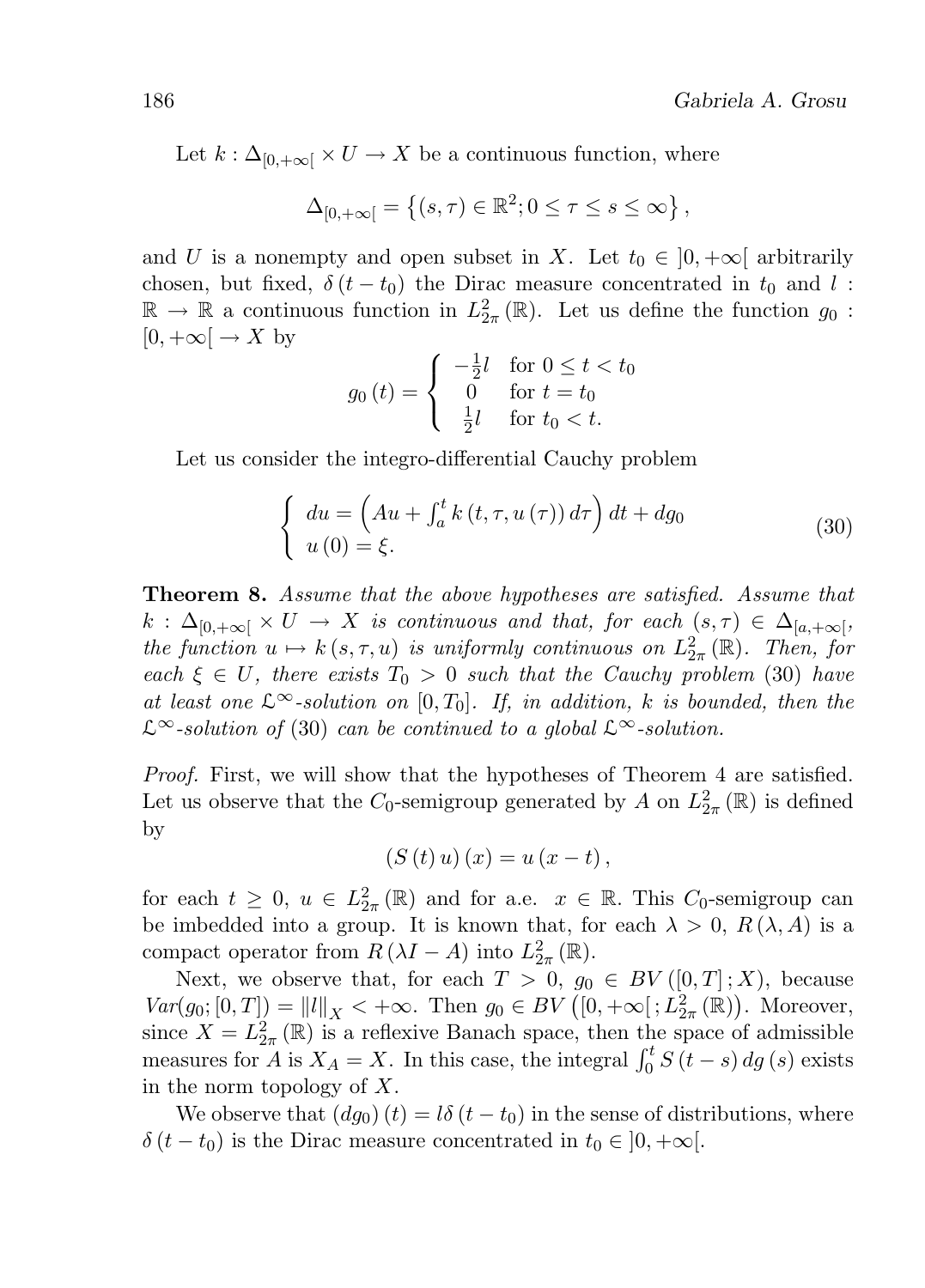The hypotheses of Theorem 4 are satisfied. Then there exists  $T_0 \in$  $[0, +\infty[$ , such that the problem (30) has at least one  $\mathcal{L}^{\infty}$ -solution on  $[0, T_0]$ in the sense of Definition 4.

In addition, if k is bounded, by Theorem 7, we obtain that this  $\mathcal{L}^{\infty}$ solution can be continued on  $[0, +\infty]$ . The proof is complete. П

## References

- [1] N. U. Ahmed, Measure Solutions for Semilinear Systems with Unbounded Nonlinearities, Nonlinear Analysis: Theory, Methods and *Applications*, **35** (1999),  $487 - 503$ .
- [2] N. U. Ahmed, Measure Solutions for Impulsive Systems in Banach Spaces and Their Control, Dynamics of Continuous , Discrete and Impulsive Systems, 6 (1999),  $519 - 535$ .
- [3] S. Aizicovici, K. Hannsgen, Local existence for abstract semilinear Volterra integrodifferential equations, J. Integral Equations Appl., Vol. 5 (1993), No. 3, p. 299 − 313.
- [4] S. Aizicovici, V. Staicu, Continuous selections of solution sets to Volterra integral inclusions in Banach spaces, Electronic Journal of Differential Equations, Vol. 2006(2006), No. 1, p.  $1 - 11$ .
- [5] H. Amann, Linear parabolic problems involving measures, RACSAM, Rev. R. Acad. Cien., Serie A. Mat., 95  $(2001)$ , 85 – 119.
- [6] H. Amann, P. Quittner, Semilinear parabolic problems involving measures and low regularity data, *Trans. Amer. Math. Soc.*, **356** (2004), 1045 − 1119.
- [7] H. Amann, P. Quittner, Optimal control problems governed by semilinear parabolic equations with low regularity data, Advances in Dif*ferential Equations*, **11**,  $(2006)$ , **1** − 33.
- [8] D. Bahuguna, Integrodifferential equations with analytic semigroups, Journal of Applied Mathematics and Stochastic Analysis,  $16:2$  (2003), p. 177 − 189.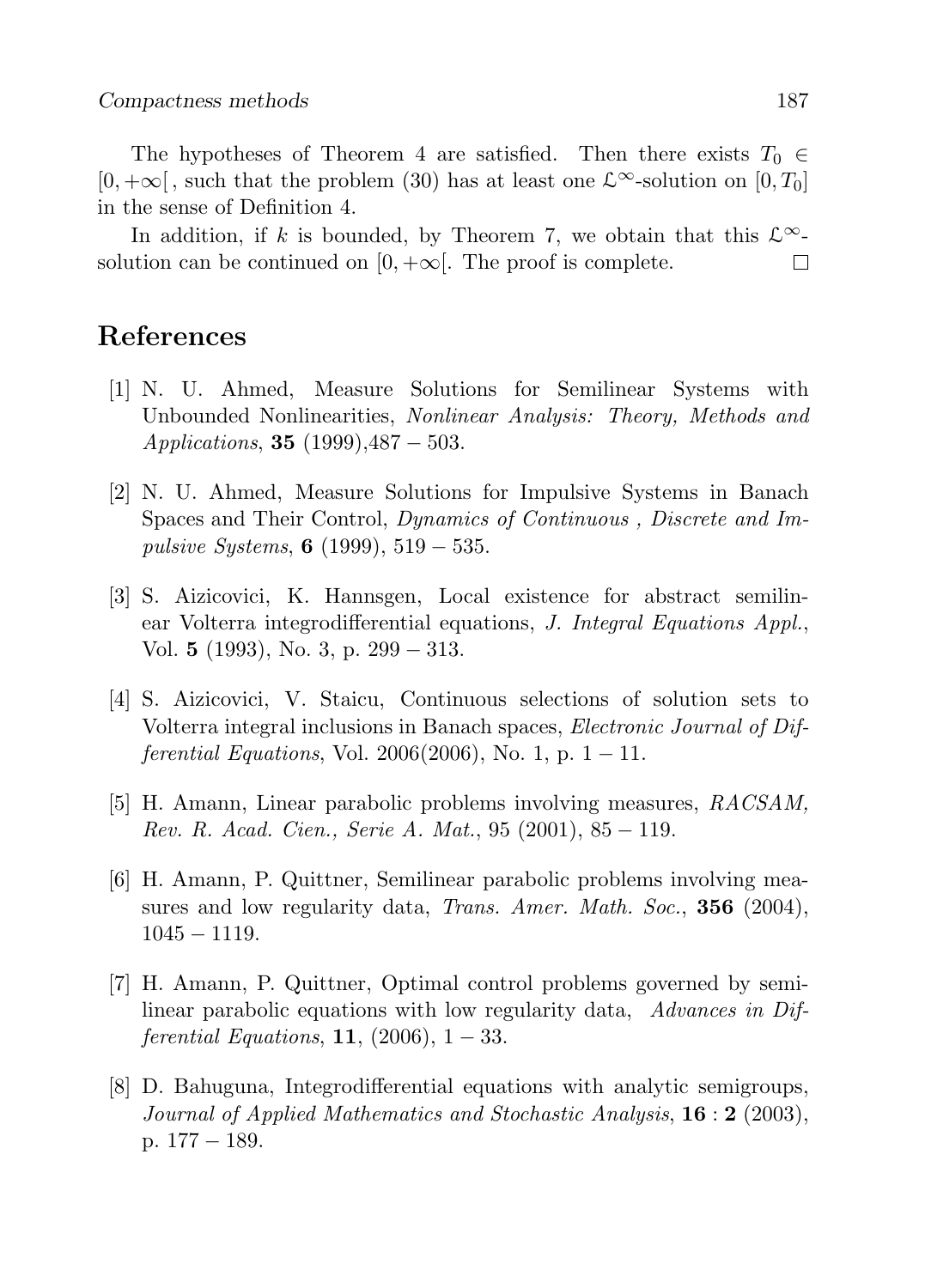- $[9]$  P. Baras, Compacité de l'opérateur definissant la solution d'une écuation d'évolution non linéare  $(du/dt) + Au \ni f$ , C. R. Acad. Sci. Sér. I Math., 286 (1978), 1113 − 1116.
- [10] P. Baras, J. C. Hassan, L. Veron, Compacité de l'opérateur definissant la solution d'une équation d'évolution non homogène, C. R. Acad. Sci. Paris Sér. I Math., 284 (1977), 779 − 802.
- [11] V. Barbu, Nonlinear semigroups and differential equation in Banach spaces, Editura Academiei, București, Noordhoff, 1976.
- [12] V. Barbu, Th. Precupanu, Convexity and Optimization in Banach Spaces, Second Edition, Editura Academiei București, D. Reidel Publishing Company, 1986.
- [13] J. I. Díaz, I. I. Vrabie, Propriété de compacité de l'operateur de Green géneralisé pour l'équation des milieux poreux,  $C. R.$  Acad. Sci. Paris, 309 (1989), Serie 1, 221 − 223.
- [14] H. O. Fattorini, A Remark on Existence of Solutions of Infinite-Dimensional Noncompact Optimal Control Problems, SIAM J. Control  $Optim.$ , Vol 35, No. 4 (1997), 1422 – 1433.
- [15] G. Grosu, Existence results for semilinear evolution equations involving measures, Nonlinear Funct. Anal. & Appl., 9 (2004), 337 − 358.
- [16] G. Grosu, Compactness results for  $\mathcal{L}^{\infty}$ -solution operator of a linear evolution equation involving measures, *Nonlinear differ. equ. appl.*  $(NoDea)$ , **14** (2007), 411 – 428.
- [17] G. Grosu, Semilinear Evolution Equation Involving Measures, Buletinul Institutului Politehnic din Iași, Secția Matematică, Mecanică Teoretică, *Fizică*, Tomul LIII (LVIII), Fasc. 5(2007), 131 – 143.
- [18] G. Grosu, A compactness result in  $C([a, b] : X)$  for the  $\mathcal{L}^{\infty}$ -solution operator for linear evolution equation involving measures, Buletinul Institutului Politehnic din Iași, Sectia Matematică, Mecanică Teoretică, *Fizică*, Tomul LIV (LVIII), Fasc.  $3(2008)$ ,  $5 - 18$ .
- [19] G. Grosu, Some compactness results for the  $\mathcal{L}^{\infty}$ -solution operator of a linear evolution equation involving measures ; the case when  $(\lambda I - A)^{-1}$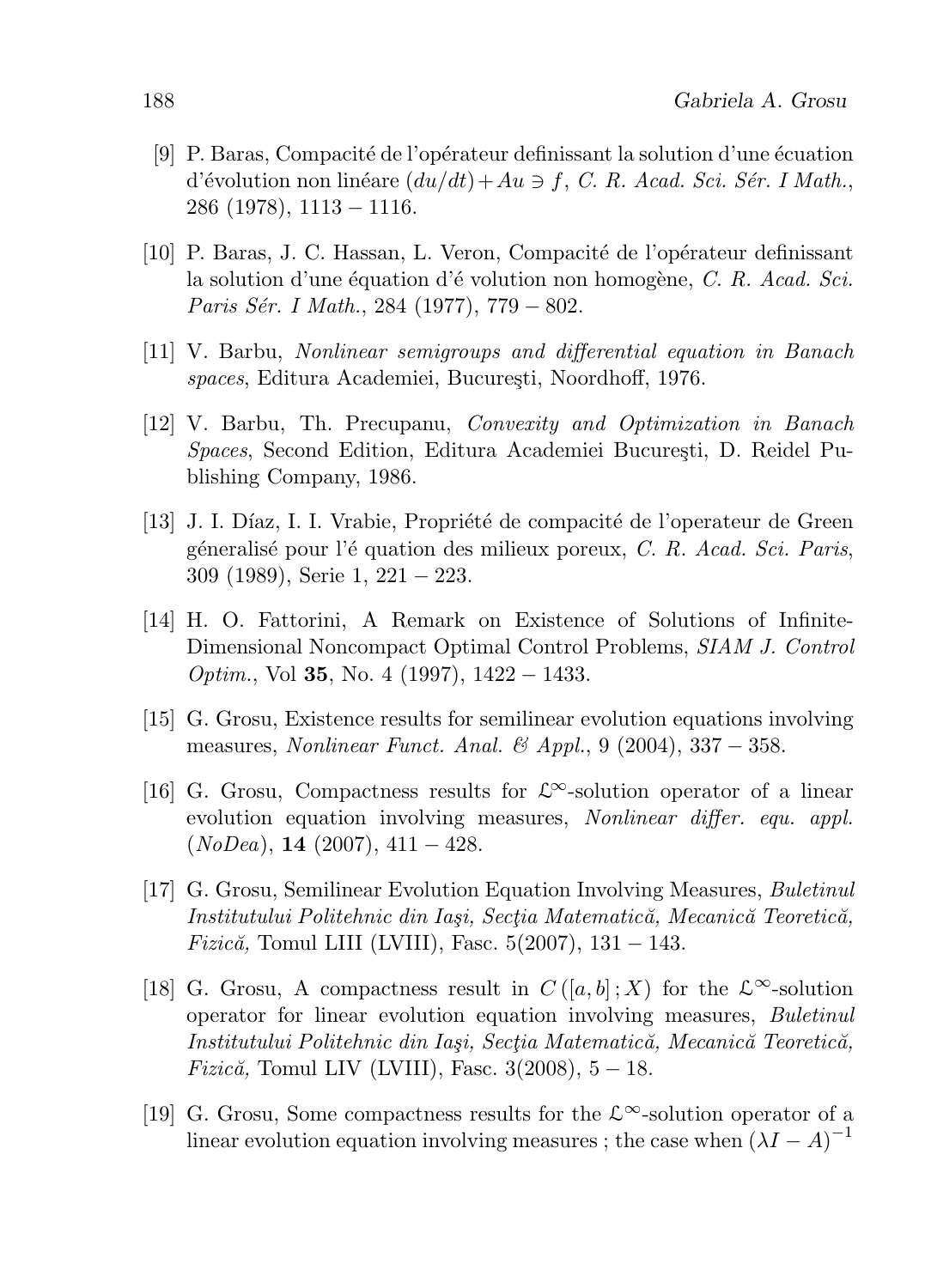is compact, Buletinul Institutului Politehnic din Iași, Sectia Matematică, Mecanică Teoretică, Fizică, Tomul LIV (LVIII), Fasc. 4(2008),  $7 - 23.$ 

- [20] G. Grosu, Existence Results for a Class of Reaction-Diffusion Systems Involving Measures, submitted
- $[21]$  F. Izsák, An existence theorem for Volterra integrodifferential equations with infinite delay, *Electronic Journal of Differential Equations*, Vol. **2003** (2003), No. 4, p.  $1 - 9$ .
- [22] M. A. Krasnosel'skii, P. P. Zabreyko, E.I. Pustylnik, P.E. Sobolevski, Integral Operators in Spaces of Summable Functions, (în rusă), Izdat Nauka, Moskow, 1966.
- [23] G. B. Lamb, M. B. Dhakne, On global existence of solutions of nonlinear integrodifferential equations in Banach spaces, Buletin of the Institut of *Mathematics, Academia Sinica*, Vol. **30** (2002), No. 1, p.  $51 - 65$ .
- [24] E. Mitidieri, I. I. Vrabie, Existence for nonlinear functional differential equations, *Hiroshima Math. J.*, **17** (1987),  $627 - 649$ .
- [25] E. Mitidieri, I. I. Vrabie, A Class of Strongly Nonlinear Functional Differential Equations, Annali di Matematica pura ed applicata, Vol. CLI  $(1988)$ , p.  $125 - 147$ .
- [26] E. Mitidieri, I. I. Vrabie, Nonlinear integrodifferential equations in a Banach space, Estratto da Rendiconti dell'Istituto di Matematica dell'Università di Trieste, Vol.  $\bf XX$  (1988), Fasc. II, p. 283 – 299.
- [27] A. Paicu, Periodic solutions for a class of differential inclusions in general Banach spaces, J. Math, Anal. Appl. (2007), doi:10.1016/j.jmaa.2007.04.053.
- [28] A. Pazy, A class of semi-linear equation of evolution, Israel J. Math., **20** (1975),  $23 - 26$ .
- [29] A. Pazy, Semigroups of Linear Operators and Applications to Differential Equations, Springer Verlag, Berlin-Heidelberg-New York-Tokyo, 1983.